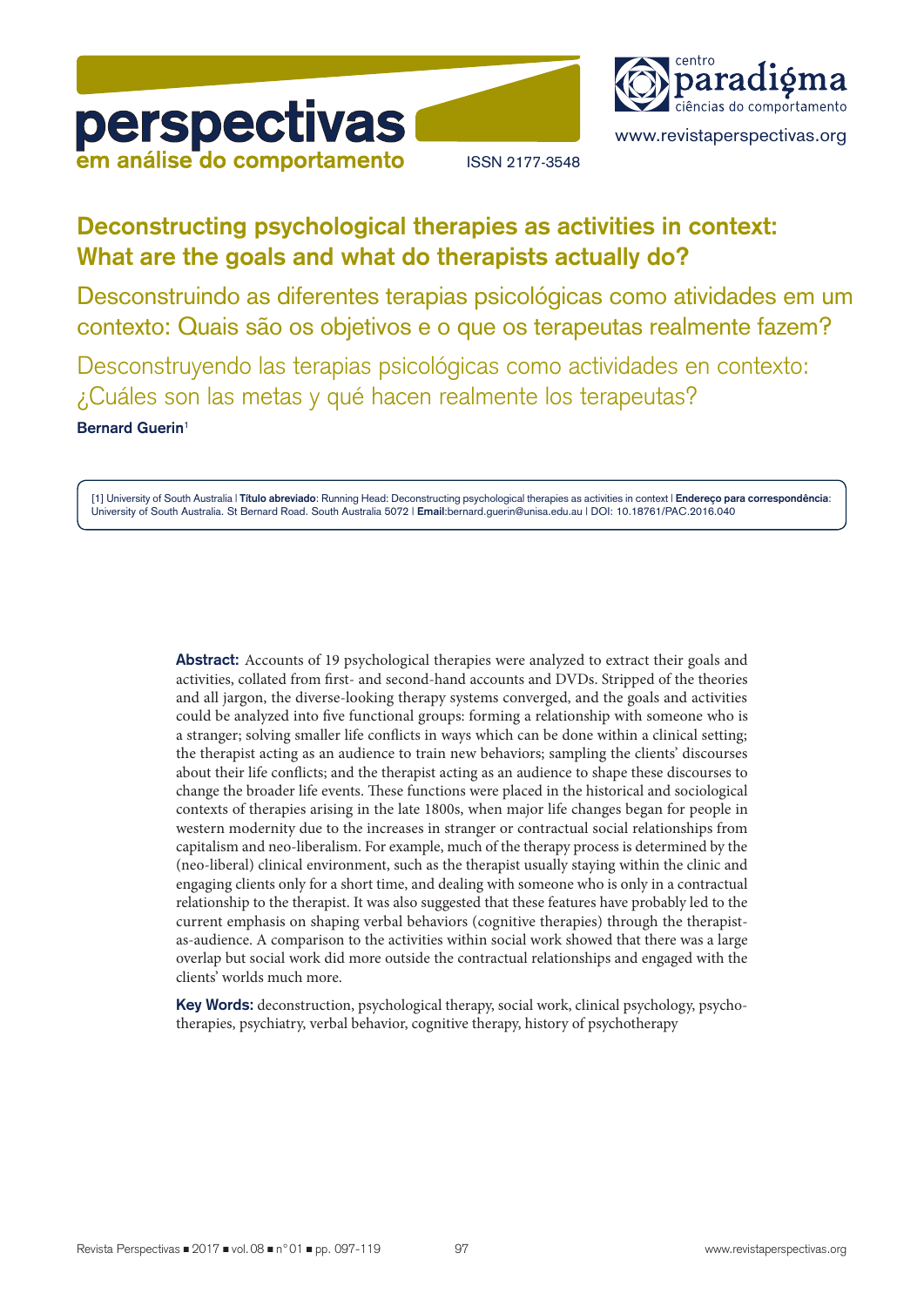**Resumo:** Foram analisadas as descrições de dezenove terapias psicológicas de diferentes abordagens para extrair quais eram os seus objetivos e atividades. As descrições foram coletadas de relatos de primeira e segunda mão e de gravações em vídeo (DVD). Sem as teorias e os jargões as aparentemente diferentes terapias convergem, e os seus objetivos e atividades podem ser analisados dentro destes cinco grupos funcionais: estabelecer uma relação com um estranho; resolver pequenos conflitos da vida de formas que podem ser feitas em um contexto clínico; o terapeuta atuando como audiência para treinar novos comportamentos; pedindo para que os clientes falem sobre os seus problemas; e o terapeuta atuando como audiência para modelar o discursos do paciente para que a mudança atinja um número maior de situações da vida. Essas funções da terapia surgiram no contexto histórico e sociológico do final dos anos 1800, quando grandes mudanças começaram a acontecer na vida das pessoas na modernidade ocidental levando ao aumento de relações entre estranhos ou de relações sociais contratuais dentro do capitalismo e do neoliberalismo. Por exemplo, muito do processo psicoterápico é determinado pelo contexto clínico (neoliberal), como o fato de o terapeuta normalmente ficar na clínica interagindo com os clientes apenas por um curto período de tempo, e atendendo uma pessoa com a qual tem apenas uma relação contratual. Isso também sugere que essas características provavelmente levaram a ênfase atual das psicoterapias na modelação do comportamento verbal (terapias cognitivas) por meio do terapeuta fazendo o papel de audiência. Uma comparação com as atividades do Serviço Social mostrou que existem uma grande sobreposição de tarefas, mas o Serviço Social tem mais ações fora da relação contratual e se envolve muito mais com o mundo dos clientes.

**Palavras-chave:** desconstrucão, terapia psicológica, serviço social, psicologia clínica, psicoterapias, psiquiatria, comportamento verbal, terapia cognitive e história da psicoterapia

**Resumen:** Se analizaron las descripciones de 19 terapias psicológicas para de ellas extraer sus metas y actividades, recopilando descripciones de primera y segunda mano, y DVDs. Despojados de las teorías y de la jerga, los sistemas de terapia de aspecto diverso convergieron, y las metas y actividades pudieran ser analizados en cinco grupos funcionales: formar una relación con alguien que es un extraño; resolver conflictos de vida más pequeños en formas que se pueden hacer dentro de un ambiente clínico; el terapeuta actuando como audiencia para entrenar nuevos comportamientos; muestreo de los discursos de los clientes acerca de sus conflictos de vida; y el terapeuta actuando como una audiencia para dar forma a estos discursos con el fin de cambiar los eventos de vida más amplios. Estas funciones se situaron en los contextos históricos y sociológicos de las terapias que surgieron a finales del siglo XIX, cuando importantes cambios de vida comenzaron para las personas en la modernidad occidental debido a los aumentos en relaciones sociales contractuales o con extraños dentro del capitalismo y del neoliberalismo. Por ejemplo, gran parte del proceso terapéutico está determinado por el ambiente clínico (neoliberal), como en lo fato de que el terapeuta permanece habitualmente dentro de la clínica interactuando con los clientes sólo por un corto tiempo y trata a ellos como personas que sólo tienen una relación contractual con el terapeuta. También se sugirió que estas características probablemente han llevado al énfasis actual en la formación de comportamientos verbales (terapias cognitivas) por la posición del terapeuta como audiencia. Una comparación con las actividades dentro del trabajo social mostró que había una gran superposición, pero el Asistencia Social hizo más fuera de las relaciones contractuales y se involucró mucho más con los mundos de los clientes..

**Palabras-clave:** Deconstrucción, terapia psicológica, trabajo social, psicología clínica, psicoterapias, psiquiatría, comportamiento verbal, terapia cognitiva, historia de la psicoterapia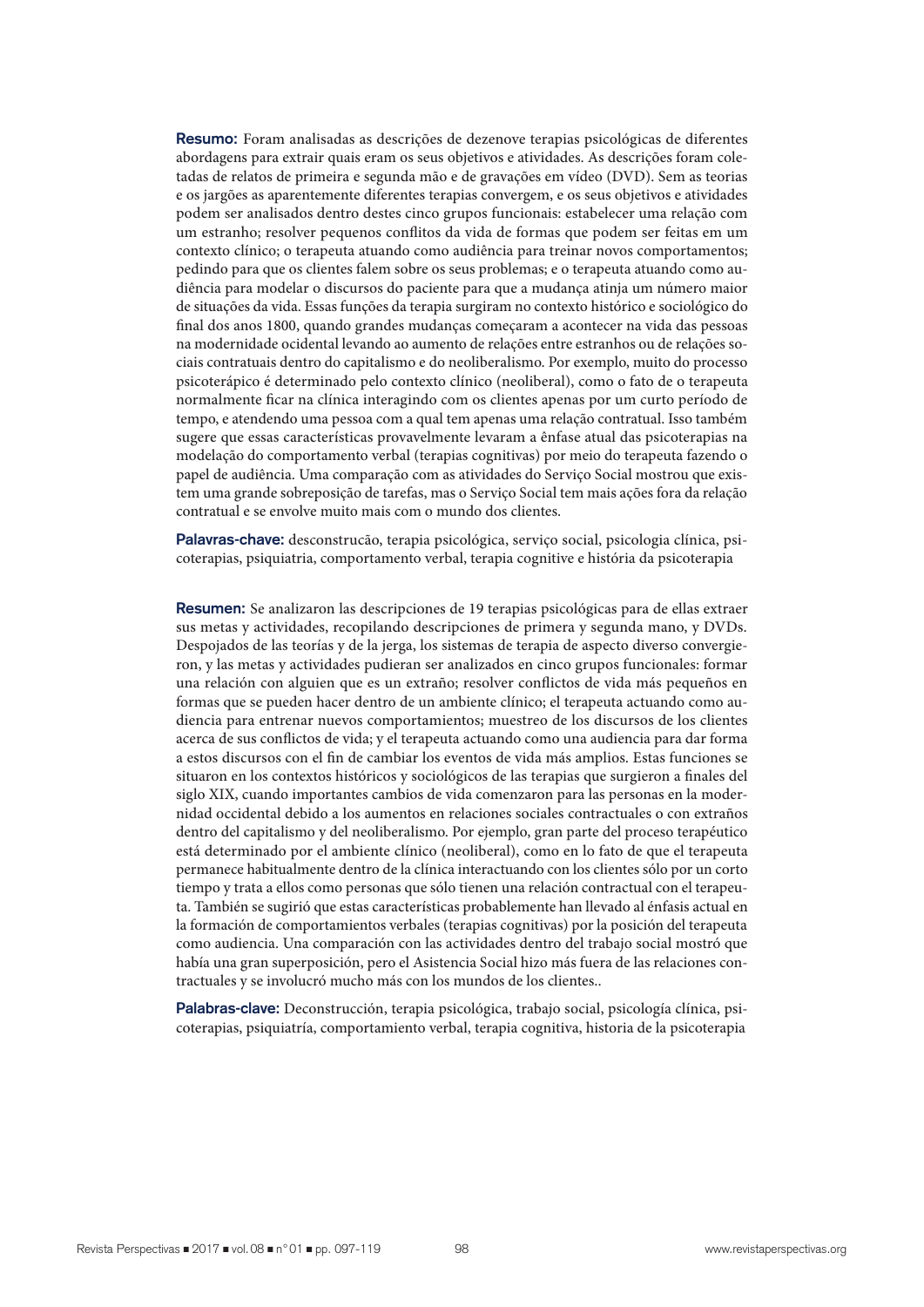Various forms of psychological therapy have been practiced for over a hundred years. The standard history is that in the late 1800s medical practitioners were given new clients to treat who had symptoms which fitted neither known physical diseases nor obvious factors from life conflict and stress. In treating these cases they 'discovered' new 'mental' disorders which they treated initially through talking, suggestions and hypnosis. Emil Kraepelin and others then created a strong focus on arranging the symptoms into categories of disorders with an assumed underlying brain dysfunction (which have never been found, Guerin, 2017). The 'talking cures' continued to develop except for the various behavior therapies which included more actions in the world as well as talking. Recently, more attention has been given to what people think and, following the common assumption that thinking controls other behavior, how to stop or change people's thinking. This has led to cognitive therapies and some of the '3rd Wave' therapies.

Much of this standard history has been challenged, although this paper will not explore the issues (Guerin, 2017). In particular, there have been strong challenges to the assumptions that: the behaviors seen in therapy are symptoms of an underlying physical or mental disorder (Bentall, 2003, 2006); that thinking controls behavior (Guerin, 2016a; Skinner, 1953, 1957, 1985); and that the groupings of symptoms (the DSM in particular) are groupings of internal diseases rather than groupings of external contexts in the person's world (Guerin, 2017). The assumption has also been challenged that the early medical practitioners 'discovered' physical disorders presenting as mental symptoms which had been previously overlooked. Instead, many argue that the 'psychological' or 'mental' disorders were new and arose from the massive changes in the effects of capitalism, bureaucracy, and the replacement of strong family social relationships and obligations by stranger or contractual social relationships with the only obligation being a contract based on monetary exchange (Guerin, 2017; Rose, 1996, 1999; Smail, 2005).

The aim of this paper is not to discuss these assumptions and criticisms but to stand back from any history and look at therapies just as activities which seem to alleviate suffering for many people.

Some critics have painted the century or more of therapies as a waste of time or even as dangerous (Masson, 1994), but the starting point here is that there must be much of value but this needs to be seen in context better.

The main questions for this paper, then, were as follows:

*if we look at the goals of the various therapies and the actual activities done in therapies, what can we learn about the contexts for therapies being helpful or not, what can we learn about the similarities in between therapies but which are described by different technical jargon and theorizing, and what can we learn about other ways we might help alleviate the suffering of people in such contexts?*

# Methods

The undertaking was to look at therapies just as social activities in their special context and ask: what are they doing when considered as activities? Presumably they are doing something and hopefully helping people, so what are the goals in contextual terms and what are the activities being done? To carry this out an unusual methodology was used (Bentley, 1935; Guerin, 2005, 2016b; Guerin & Ortolan, 2017): first, to describe some of the common behaviors or activities found in typical western forms of therapies; and second, to look at them as a group and explore how we can functionally group the same effects even though somewhat different approaches are taken and different jargon and theories are used to describe them.

As part of this methodology no claim is being made to have *proven* that this is how these activities relate to one another, and no claims are being made that all therapies have been included or that all the techniques or activities have been taken into account. The point of the exercise is to help begin to see 'therapy' as just a diverse set of activities which occur in many arenas of life rather than as a unique set of skills invented in the history of western therapeutic encounters. A further point will be to put typical western therapeutic encounters into their historical and social context and highlight: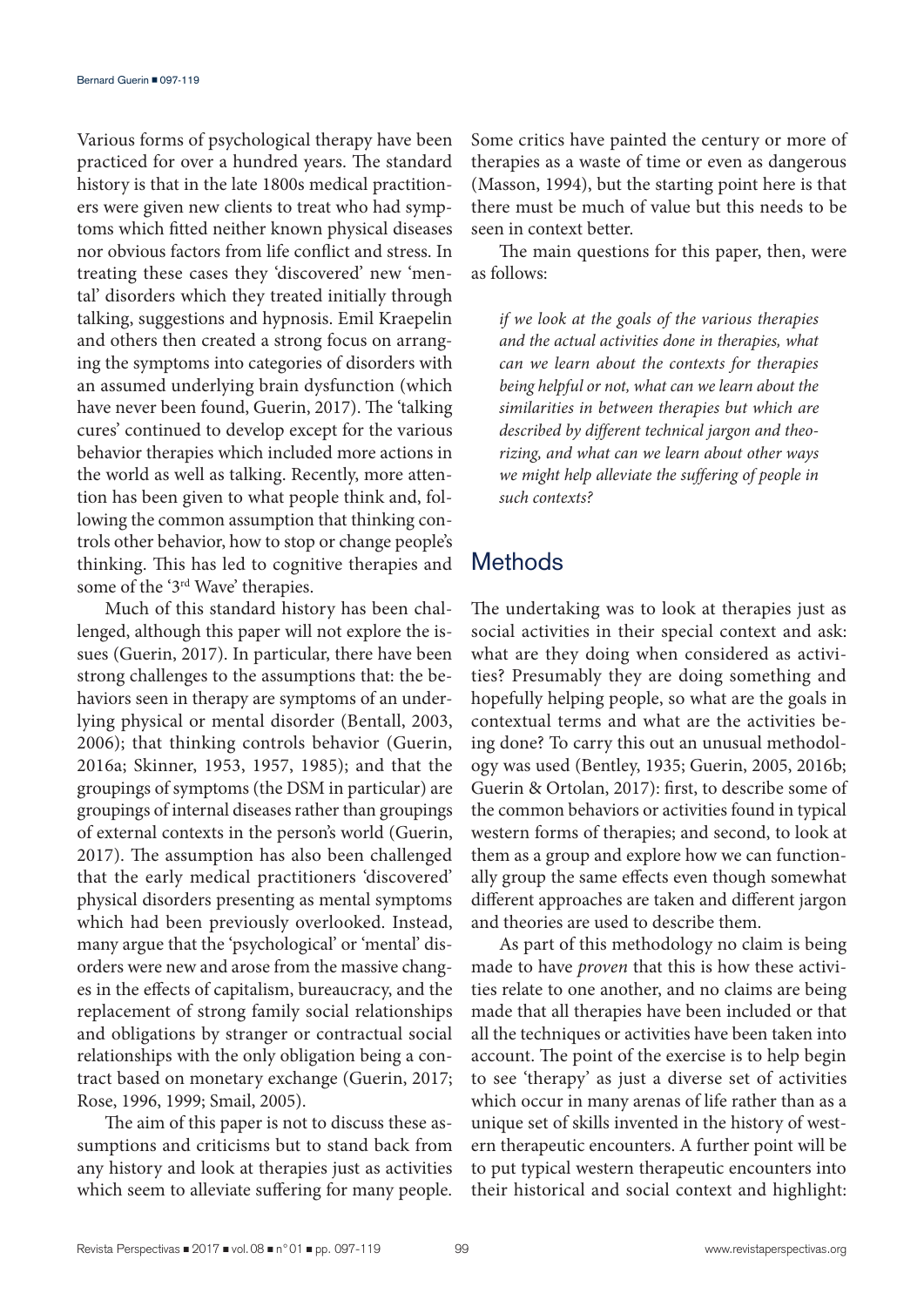what forms of suffering are dealt with and which are excluded; which problems are dealt with and which are not; which groups of people might match the social and cultural contexts which are part of the western therapeutic encounter and which peoples of the world will not match these contexts and probably not find such encounters useful of helpful (Guerin, 2017).

To do this, books reviewing the different forms of 19 psychological therapies were used to extract what is reported to be the (1) goals of the therapy, and (2) the activities carried out to achieve these goals. In practice, two standard textbooks were first mined for this purpose, Sharf (2016) and Corsini and Wedding (2010). After this, dozens more psychotherapy textbooks were looked at but what was found was mostly repetition and just a few extra new goals and therapeutic activities were included. To further explore the actual activities within therapy, individual books, written by the therapists themselves where possible, were mined for descriptions and verbatim transcripts of actual therapies in practice. Finally, many DVDs of original therapists performing their therapies were watched for the techniques to be mentioned. In this way the more concrete activities they used could be clarified.

As mentioned above, there was no illusion of being exhaustive for either the number of therapies or the goals and activities they use. Only the 19 main reported therapies were examined closely, and only the main reported goals and activities used for each of those therapies was noted. It should be clear, therefore, that this is not meant to be an exhaustive literature review but a springboard from which other therapies and techniques can be added. Moreover, a point that will be noted below is that there was a lot of overlap in the activities found across the different therapies even when therapies were trying to differentiate (or market) themselves as unique. Also of note, the numerous forms of family therapy were left out of this paper since they would require a more dedicated outline.

One big obstacle to this process was the language and jargon used by the different therapists, usually just repeated in the textbooks with some attempts at clarification. It was at these points of abstract descriptions and jargon that specialist books and DVDs on the individual therapies were consulted. The techniques were then put into a more concrete form not reliant on any theoretical system. Basically, a description was attempted of those activities which actually took place in the therapeutic setting regardless of the language used by the authors to describe such events and their effects.

For the analysis presented here, I grouped the *goals* and the *therapeutic activities* in various ways to show some patterns. These are certainly not meant as the only ways this can be done, and the full tables are provided so others can explore their own categorizations. The aim here was an attempt to explore mainly the convergences between stated goals and activities and, more particularly, the *functional* similarities.

Overall, it must again be repeated that doing this was not intended as some sort of 'proof' of what really takes place in therapy, nor an exhaustive catalogue of goals and techniques. There are too many gaps which preclude this, and I have just listed many of these gaps above. In fact, such a purpose would be futile in any case because therapies constantly change and adapt, and they borrow from each other. There are also many nuances that cannot be captured in the process carried out here, since they cannot be easily 'described' in words (especially when comparing what was theorized to what was seen in the DVDs).

The aim, then, of this methodology was to find a way to describe therapies as concrete activities which take place within limited social contexts stripped of all the words, marketing and theories spun around them. It was hoped that the ideas stemming from this, while not in any way proof of another better system of therapy, would be useful. In the terms used by many of these same therapies, the purpose was to find a concrete process to 'reframe', 'socially reconstruct' or 're-story' the way therapies are thought about, studied, and practiced.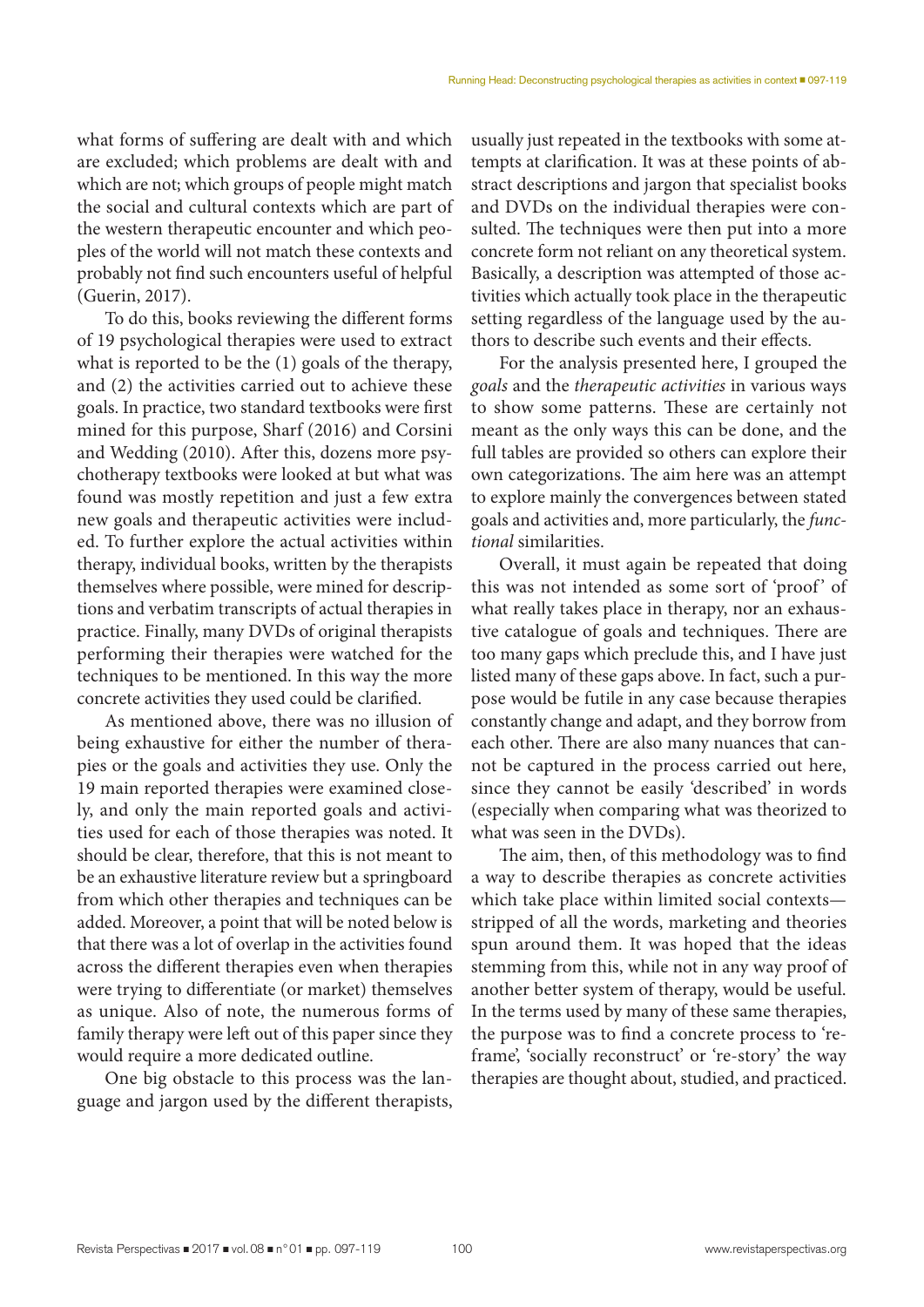## **Table 1. Goals of therapy as reported for 19 types of therapy**

#### **Psychoanalysis**

Changes in personality and character structure Understanding unconscious material (especially sexual and aggressive drives, ego defense, relationships with self and other especially separation issues) Resolve unconscious conflicts Self-understanding of childhood experiences Feel more authentic or real

#### **Jungian Analysis**

Individuation Integrate conscious and unconscious parts of self

#### **Adlerian Therapy**

Change self-defeating behaviors and improve problem-solving Increase social interest and sense of belonging Primarily motived by social relations not sexual urges Finding mistaken goals and faulty assumptions

## **Existential Therapy**

**Authenticity** Develop purpose Recognize self-deception Experience existence as real Face anxieties and fears

#### **Person-Centered Therapy**

Move away from phoniness and superficiality Openness to experience Trusting of self (be 'true' self) More self-directed Not solve problems but foster independence and integration

#### **Gestalt Therapy**

Mature and grow, foster growth Take self-responsibly Can do more than they think they can Self-awareness Self-actualization Be here-and-now Integrate feelings, perceptions, thoughts, and body processes Resolve unfinished business

## **Behavior Therapy**

Specific goals, target behaviors Functional analysis Change behaviors Insight not needed New goals

## **Acceptance and Commitment Therapy**

Using language to alleviate distress Reduce avoidance of feelings and thoughts Treat thoughts as words and not own them Creative hopelessness, to be open to suggestions Cognitive diffusion

## **Dialectical Behavior Therapy**

Balance acceptance and change Persuade to try new change methods (dialectic) Accept emotions and experiences and change

## **Rational Emotive Behavior Therapy**

Minimize emotional disturbances Decrease self-defeating self-behaviors More self-actualized Think more rationally Feel more appropriately Act more efficiently and effectively

## **Behavioral Activation Therapy**

Develop routines and activities Modify environments rather than thinking Deal with avoidance activities

### **Beck Cognitive Therapy**

Remove biases and distortions from their thinking Challenge the thinking Short term specific goals

### **Mindfulness-Based Cognitive Therapy**

Separating thoughts from reality Change way of attending to negative thoughts Change attention for other parts of life

### **Schema-Focused Therapy**

Identify and change distorted thinking schema Attend to childhood for schema origins

#### **Reality Therapy**

Help people meet psychological needs for survival, belonging, power, freedom, and fun Get realistic goals Educate about how to achieve

## **Solution-Focused Therapy**

Find how the person views their problems Focus on solution instead of reasons or origin Small changes Have clear goals

## **Personal Construct Therapy**

Focus on stories about problems Change or modify the stories Analyze like a drama, novel or play

## **Narrative Therapy**

Attend to stories Re-author the stories Make problem a character Write solutions into stories Make stories positive

### **Feminist Therapy**

Changing the life, not adjusting Improving the client's nurturance and self-esteem Changing society also, committing to social change Empowerment **Diversity** Body image Balance instrumental and relationship goals Cultural analysis Gender analysis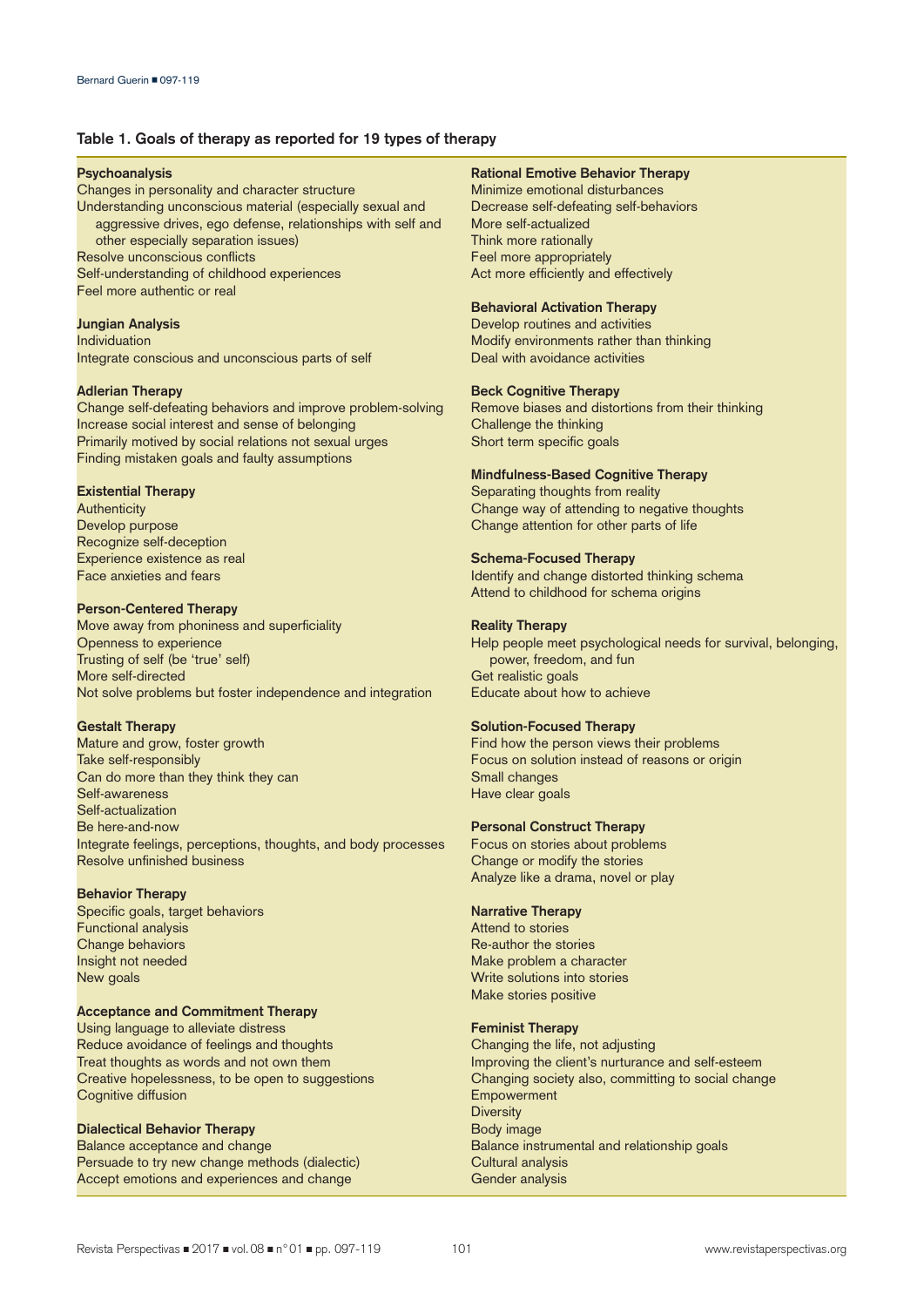# **Results**

## The goals of therapy: Analysis 1

Table 1 presents the goals for each of the major western therapies as reported. Many of the therapies have identical goals which have not been repeated in the table for reasons of space. For example, Jungian Psychoanalysis (Analytical Psychology) has many similar goals to Freudian psychoanalysis which are already listed, so these have not been repeated. The point was to list the main goals rather than be fully exhaustive and repeat almost identical goals under different therapies.

From this raw information shown in Table 1 there appears to be very diverse goals and each therapy appears to be very different, for example: changing personality and character, facilitating authenticity, teaching behavioral skills, changing beliefs and wrong thinking, blocking negative thinking, and developing stories or narratives about oneself.

So on the face of it there seems to be a huge array of goals associated with 'therapy' and what therapists believe should be done to relieve suffering. In at least one way this is concerning since the different goals are linked to specific therapies and it is unclear how well potential clients know the goals of any therapy when they commence. Have the clients adjusted their choice of therapy goals to match their own goals before they walk through the office door, or does the therapist adjust? If the therapist adjusts the goals, it is unclear whether the different goals will be adjusted according to the actions of the client, the types of issues, what the client wants to change, some other factor, or whether the same repetitive procedures are carried out regardless of who walks through the door. In these latter cases, the client might leave the therapy and try another one with different goals.

## The goals of therapy: Analysis 2

But despite the apparent plethora of stated goals, it is also clear from Table 1 that there is overlap, and we will find there is even more convergence but it is the jargon or theorizing which makes the goals look more different than they really are. The next analysis therefore, was to try a possible grouping of these goals to see whether patterns might be found if we ignore the

jargons used. Following that, the analysis focused on what is actually done in these therapies—what activities are said to be carried out by the therapist.

So before grouping the goals of therapy into functional patterns, some of the terms used in the statements of goals needed clarification to get to the concrete activities envisioned by these statements (Guerin, 2016a, 2017). These are presented in Table 2 and discussed below with one possible way to contextualize them into more concrete forms.

For this paper I will discuss some of the terms from a social contextual or behavioral analysis, even though each point will not get full agreement from all readers (Guerin, 2016a). As mentioned, readers are welcome to find other ways to make these terms more concrete and then to try other analyses. Any method of putting what goes on in therapy into context and into more concrete terms beyond jargon will be useful.

*Reality*: In contextual terms when these goals are put into more observable forms they appear to mean that the person's words are not matching what is happening with their contingent relations (social and non-social) so the goal of therapy is to match their verbal behavior more closely with what is in their world, or to try talking about their world in new ways. As these goals are stated, this could mean trying to prevent verbal constructions of their world, shaping new ways to talk about their world, or giving them skills to gauge their verbal constructions.

*Logic/rational/dialectic/ persuasion*: These goals seem to be giving the client (persuading them really) ways to talk and act which are more functional in terms of everyday life, or more logical or rational.

*Consciousness/ subjectivity*: These goals aim to have clients be able to verbalize about their language use or their behavior. Assisting them to become more conscious probably comes close to some forms of mindfulness training, in being able to verbalize or experience more of what is being done or said and the consequences of these.

*Unconscious*: Making the person's unconscious thoughts or wishes conscious is a goal in many therapies. In concrete terms this usually refers to learning how to name or to talk about those contingences controlling behavior which the person could not previously name or is 'unaware'.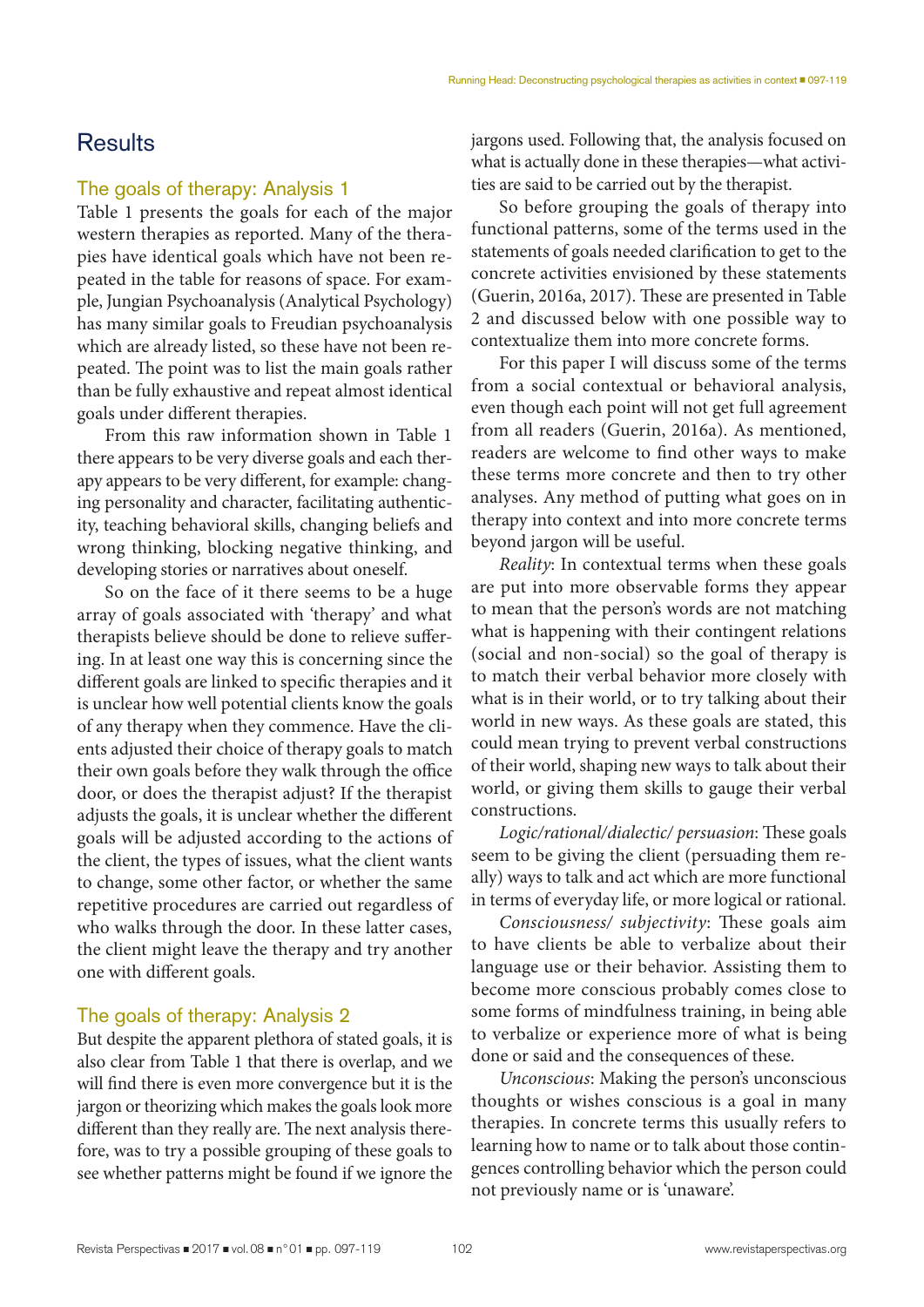## **Table 2. Categorization of some terms used by therapists to describe their goals of therapy**

#### **Reality**

Reality not observable Thinking is not reality Everyone's reality is different Everything social constructed Cannot know reality We all use different constructs to view the world Realities are socially constructed We live our lives with stories Perceptions of reality important for understanding people Subjective reality **Subjectivity** Perceived meaning

#### **Logic/rational/dialectic/ persuasion**

Logic and dialectic Existence opposite to rationality Irrationality Irrationality Functional and non-functional

#### **Consciousness/ subjectivity**

**Consciousness** Perception Internal dialogue

## **Unconscious**

**Unconscious** Unconscious = external context, especially the social relationship context of language Unconscious motivations Collective unconscious Archetypes Dreams

## **Mind/mental/ internalizing** Mind Mental

**Self/authenticity**

Internalizing

Self-actualization **Authenticity Genuineness** Self/ego/identity Being-in-the-world

**Self-control** Self-efficacy Self-control Self-instruction

## **Cognitive processes/ defense mechanisms**

Defense mechanisms **Cognition** Cognitive defusion Cognitive distortions Automatic thoughts Core beliefs **Schema** Projection **Resistance** Repression Unfinished business

#### **Resources**

**Needs Motivation** Repressed instincts Reinforcement Punishment

## **Relationships**

**Transference Attachment** Empathy Unconditional positive regard

## **Thinking and doing**

Being-oneself (language) and Being-there which is direct (doing) **Congruent Externalizing Mindfulness** Meaninglessness

## **Other**

**Personality Performative Choice** Acceptance **Shaping** Behavioral activation Guided imagery Modeling Emotions Individual

*Mind/mental/ internalizing*: Many of the therapy goals refer to changing or influencing mental or mind contents which are said to be internal to the person. A contextual description would be that these refer to external contingencies which are difficult to observe or notice, and in particular they are likely to be social or verbal contingencies.

Suggestions have been made elsewhere for how to translate many of the specific cognitive or mental descriptions into descriptions based on observable discourse analysis or behavior analysis (Guerin, 2016a, 2017).

*Self/authenticity*: The goal of building a strong sense of self or authenticity most usually refers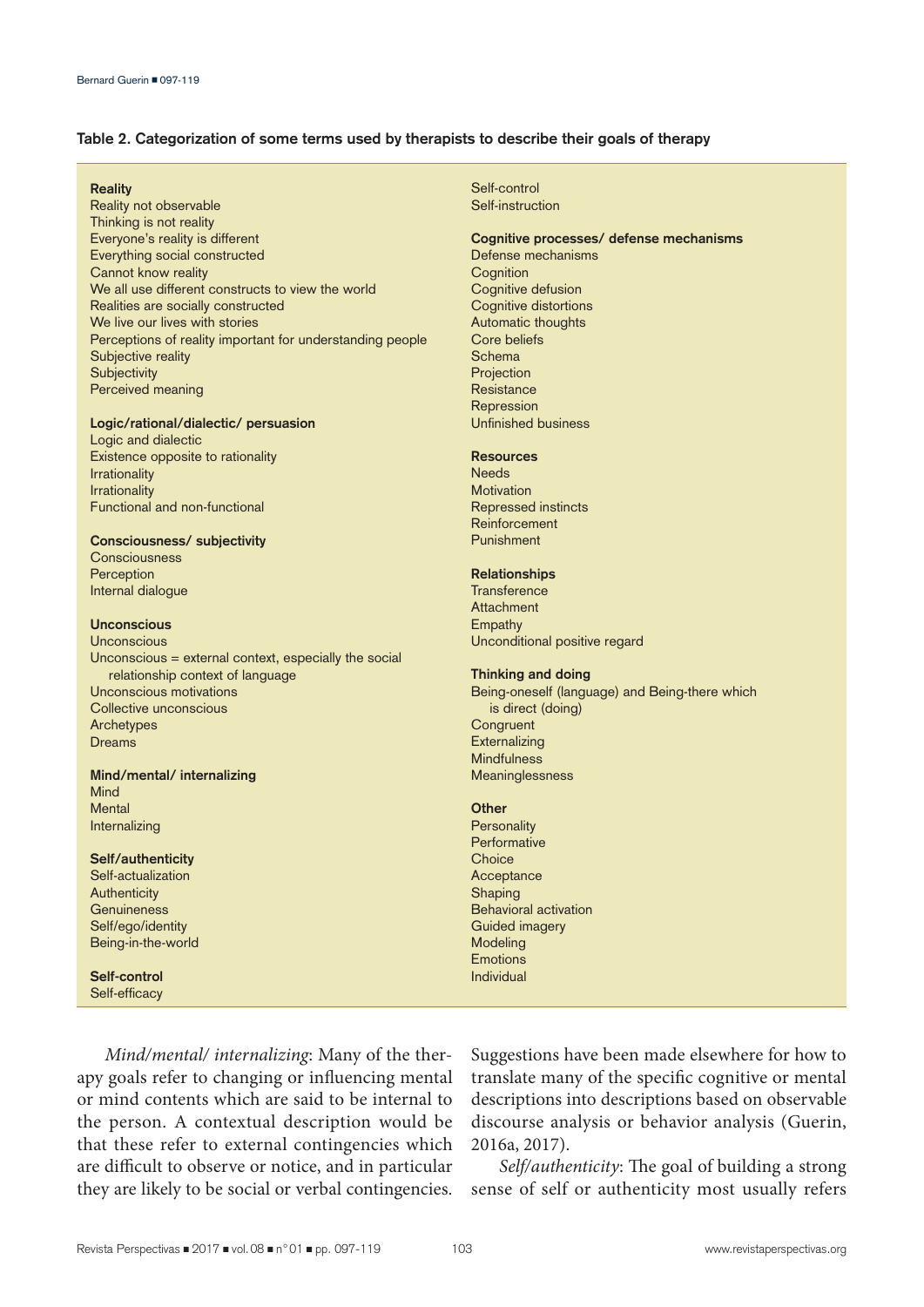to socially shaping stories a person can maintain about themselves and their world which are hopefully beneficial to them. To become authentic might also sometimes refer to aligning what a person says about themselves and what they do, in a similar way to the 'reality' goals given above. The reader can hopefully see how even the disparate-looking existential and narrative therapies converge when framed in this way.

*Self-control*: This goal probably concerns aligning what is said and what is done in a way to increase the following of 'self-statements'. In a contextual analysis, the 'self' statements are shaped by external audiences so in concrete terms the therapist probably shapes the client to both say new things about themselves and what they will do, and also to follow those statement descriptions (which will still need audience control but the therapist is assumed to be a strong audience). In terms of later Tables, these might be specific, local changes or else broader life changes and values.

*Cognitive processes/ defense mechanisms*: These are goals to do with shaping verbal behavior, primarily done by the therapist as the audience. Some are about stopping verbal behaviors (changing cognitive distortions or dysfunctional cognitions; cognitive defusion), and some about changing common verbal behaviors which are used by clients to shape their audiences (defense mechanisms, resistance, and core beliefs converge here). Both the 'cognition' and the 'unconscious defense mechanisms' are, in more observable terms, verbal behaviors shaped by the clients' external and concrete interactions with audiences.

*Resources*: These are the things or events in life by which the external environment has shaped behavior, and for therapy, particularly by the normal audiences of the client. Some are probably more about the verbal descriptions of possible resources than about engaging with those resources.

*Relationships*: These goal areas are about shaping social relationships in all their complexity, either with the therapist for therapeutic outcomes (transference, unconditional positive regard) or with other people in the client's life.

*Thinking and doing*: Like authenticity as a goal, these are goals to (re)shape the person's verbal behavior with respect to their other actions.

# The goals of therapy: Analysis 3

With these translations into more concrete activities, we can begin to see more convergence between the diverse therapeutic goals even when the theories or way of talking about goals seem very different. In particular, a lot of the therapeutic goals are about the use of language and how to change or stop certain language patterns, but the different therapies use vastly different systems of theories and jargon to state this. While these are most frequently talked about as 'inner' or 'mental' processes (unconscious thoughts, consciousness, cognitions), we must remember that with a behavior or contextual analysis, they are still verbal behaviors so they are shaped externally by audiences. They do not originate from 'within' a person. This means we can group the diversity in more interesting ways.

Table 3 shows one possible way to group the many diverse-looking goals of therapy which were presented in Table 1, following the convergences shown in Table 2.

While there are other ways to do this, I have grouped the goals of therapy into three broad categories to capture the essence as viewed through Table 2. These are: therapeutic goals of dealing with a client's practical or specific behaviors which are a problem; changing or shaping new patterns of behavior for the client which are broader than some of the more specific goals stated; and the many ways of changing what a client says or thinks, which is further divided into some sub-categories which are hopefully useful.

*Solving specific life problems*. Many of the therapy goals can be grouped because they relate to solving practical problems in a client's life which are leading to suffering. As will be seen below when comparing to social workers, psychological therapists have been hesitant about becoming too involved in dealing with mundane life conflicts directly, and have almost exclusively worked within an office by *talking about* solving the life problems rather than by engaging in the person's life to do this. Most of the direct ways to alleviate suffering have been left to others, such as religious communities, social workers, and community workers, and considered outside the scope of psychologists and psychiatrists. This includes negotiating with other parties, and directly assisting the client with events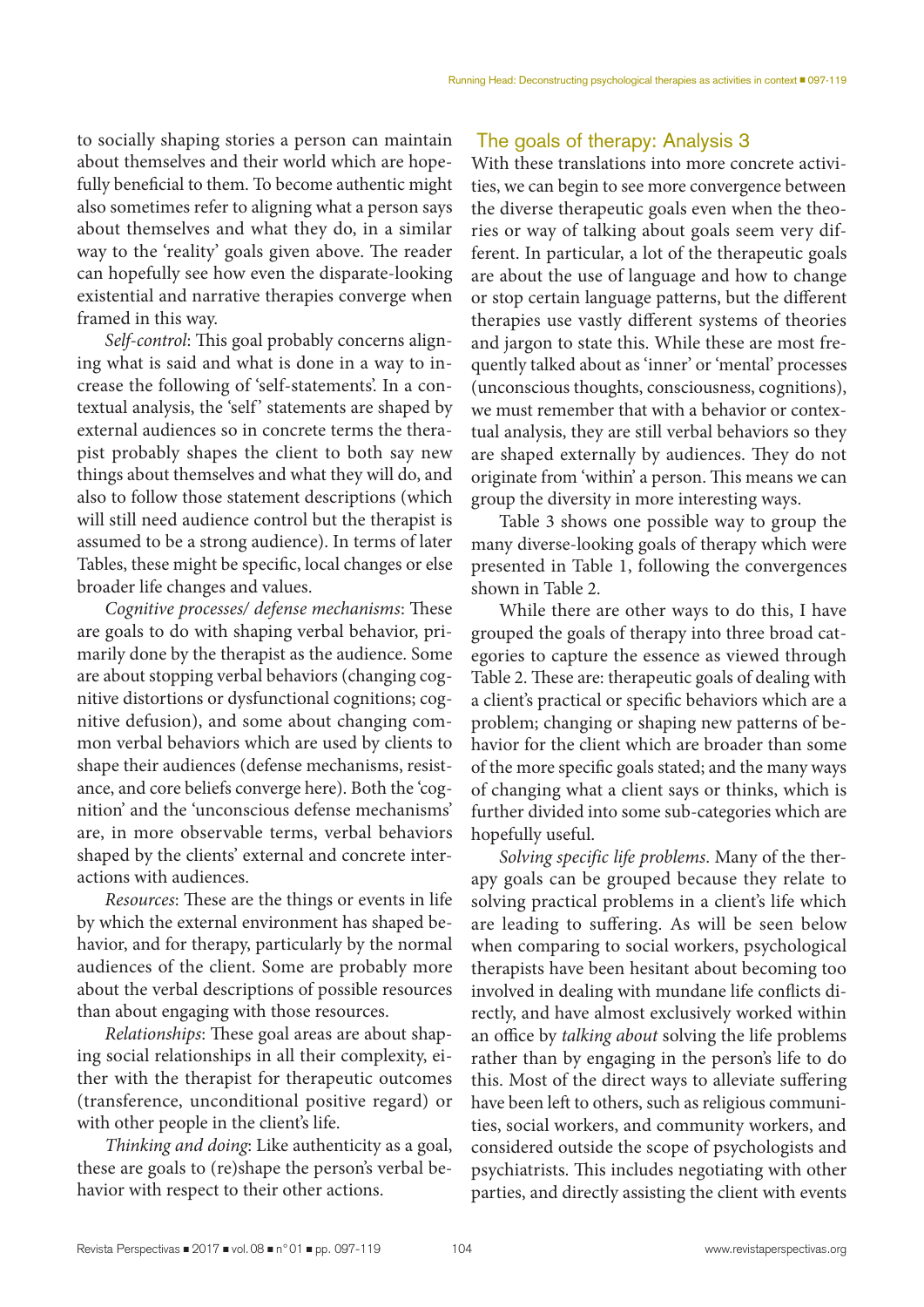## **Table 3. One way of reframing the goals of various therapies.**

| <b>Practical/ Problem solving/ Specific behaviors</b><br><b>Resources</b> | Changing talking and thinking<br>About self                                |
|---------------------------------------------------------------------------|----------------------------------------------------------------------------|
| Change self-defeating behaviors and improve problem-                      | Self-understanding of childhood experiences<br>Feel more authentic or real |
| solving<br>Can do more than they think they can                           | Integrate conscious and unconscious parts of self                          |
| Specific goals, target behaviors                                          | Develop purpose                                                            |
| Functional analysis                                                       | Recognize self-deception                                                   |
| Change behaviors                                                          | Face anxieties and fears                                                   |
| Act more efficiently and effectively                                      | Trusting of self (be 'true' self)                                          |
| Short term specific goals                                                 | Take self-responsibly                                                      |
| Help people meet psychological needs for survival,                        | Self-awareness                                                             |
| belonging, power, freedom, and fun                                        | New goals                                                                  |
| Educate about how to achieve                                              | Decrease self-defeating self-behaviors                                     |
| Find how the person views their problems                                  | Attend to childhood for schema origins                                     |
| Focus on solution instead of reasons or origin                            | Get realistic goals                                                        |
| Small changes                                                             | Have clear goals                                                           |
| Set goals                                                                 | Improving the client's nurturance and self-esteem                          |
| Meet individual and family needs                                          | Body image                                                                 |
| Concrete goals                                                            | Authenticity                                                               |
| Relationships                                                             | More self-directed                                                         |
| Increase social interest and sense of belonging                           | Self-actualization                                                         |
| Deal with avoidance activities                                            | More self-actualized                                                       |
| Reduce family stress and conflict                                         | About relationships                                                        |
| Listen to family dynamics                                                 | Move away from phoniness and superficiality<br>Resolve unfinished business |
| Family choosing goals to reduce anxiety                                   | Accept emotions and experiences and change                                 |
| Practical life issues/ General behavior patterns                          | Minimize emotional disturbances                                            |
| <b>Resources</b>                                                          | Feel more appropriately                                                    |
| Changes in personality and character structure                            | Changing the talk itself                                                   |
| Understanding unconscious material (especially sexual and                 | Individuation                                                              |
| aggressive drives, ego defense, relationships with self                   | Experience existence as real                                               |
| and other especially separation issues)                                   | Be here-and-now                                                            |
| Resolve unconscious conflicts                                             | Using language to alleviate distress                                       |
| Finding mistaken goals and faulty assumptions                             | Reduce avoidance of feelings and thoughts                                  |
| Openness to experience                                                    | Treat thoughts as words and not own them                                   |
| Mature and grow, foster growth                                            | Creative hopelessness, to be open to suggestions                           |
| Integrate feelings, perceptions, thoughts, and body                       | Cognitive diffusion                                                        |
| processes                                                                 | Persuade to try new change methods (dialectic)                             |
| Balance acceptance and change                                             | Think more rationally                                                      |
| Develop routines and activities                                           | Remove biases and distortions from their thinking                          |
| Modify environments rather than thinking                                  | Challenge the thinking                                                     |
| Changing the life, not adjusting                                          | Separating thoughts from reality                                           |
| Changing society also, committing to social change                        | Change way of attending to negative thoughts                               |
| Empowerment                                                               | Change attention for other parts of life                                   |
| Relationships                                                             | Identify and change distorted thinking schema                              |
| Primarily motived by social relations not sexual urges                    | Focus on stories about problems                                            |
| Not solve problems but foster independence and integration                | Change or modify the stories                                               |
| Balance instrumental and relationship goals                               | Analyse like a drama, novel or play                                        |
| Cultural analysis                                                         | Attend to stories                                                          |
| Gender analysis                                                           | Re-author the stories                                                      |
|                                                                           | Make problem a character                                                   |
|                                                                           | Write solutions into stories                                               |
|                                                                           | Make stories positive                                                      |

in their life outside the clinic (not just talking about this in the clinic). To be clear though, this is only in general. Many therapists, whether of a particular school or not, do engage outside the clinic with clients in various ways, and I have known many personally who do this without necessarily telling others since it is frowned upon.

There are two caveats to this, however. First, the history of psychology and psychiatry probably led to this state of affairs, since medical personnel were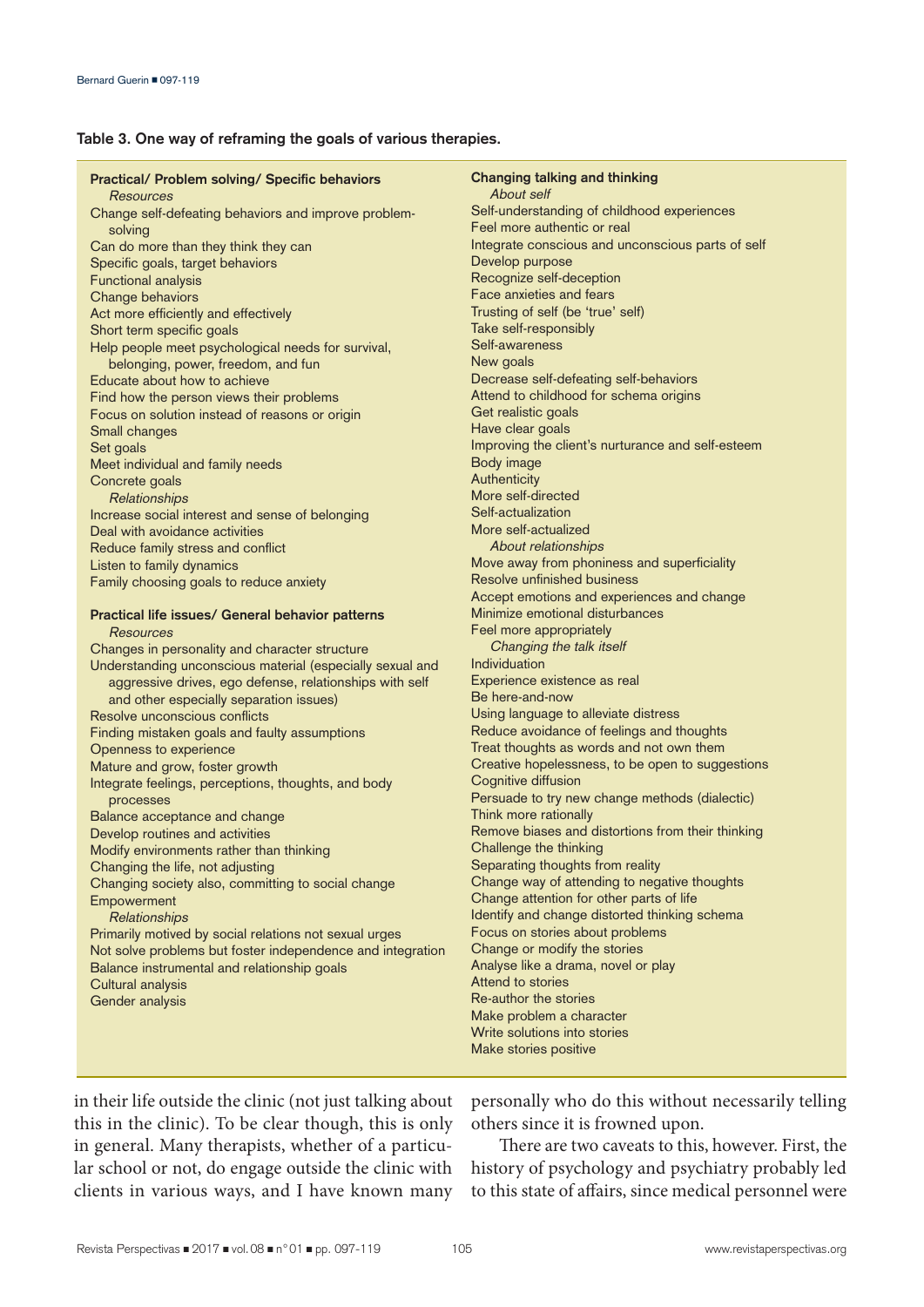given clients for whom no obvious external conditions seemed to be bringing on the symptoms (but they were not looking hard enough, Guerin, 2017). So cases for which there *were* obvious life events causing suffering (poverty, violence) were seen as separate and not part of the professional domain of psychologists and psychiatrists. Standing back and putting the goals and activities of therapies into context in this paper, however, especially when 'internal' events are now seen as external social events, suggests that this separation between disciplines is perhaps no longer tenable. There might be nothing left that distinguishes psychology and psychiatry from other ways of alleviating suffering when mental events and theories disappear. We will see below that many other of the 'distinguishing' features only ever arose from the specific social context which has been part of psychological therapy historically but not necessary.

The second caveat is that when more detailed case studies of therapists are read one often finds that they do, to a limited extent, deal with more practical or obvious external contexts which lead to suffering. These dealings are often not reported in the *writings* about therapies, however, because of the first caveat—they are left out for professional appearances. As already mentioned, many therapists I know personally do a lot extra things for their clients about mundane practical issues which are causing them to suffer.

To illustrate this further, I will briefly compare the first three big names of psychanalysis on this issue. Alfred Adler spent a lot of time dealing with the very practical issues of his clients that lead to suffering despite writing about generic theories of personality in the style expected of professionals. He had many ways to help people to deal with these issues, including just plain encouragement to achieve their practical goals. Carl Jung was more explicit on this matter although he did not give many details. His position was that his Analytical Psychology was mainly for older people or those not concerned about everyday issues (wealthy or artistic). He believed that for most of the lifespan, the problems leading to suffering were everyday practical issues of resources and relationships, and that these certainly needed addressing. Put roughly, the first half of life was about 'Ego-Self Separation'

and this involved conflicts around practical life situations. His point was that the main focus of his own special techniques (especially 'individuation') was different to this and usually arose later in a person's life when they were considering bigger questions of life (Jung, 1933).

Sigmund Freud is more difficult to judge on this matter. On the surface, he is presented as very much an in-the-office-only therapist, distanced from his contractual clients behind a couch. However, when more is read about his life and work this picture changes. His clients were mostly wealthy, so in some ways they had less of the practical concerns than the clients seen by Adler, for example, who worked with many poor and elderly people. However, Freud was still involved in his clients' lives to some extent, since many of his clients were relatives of his friends and acquaintances (Billig, 1997; Borch-Jacobsen & Shamdasani, 2012; Freud, 1905/1977; Kramer, 2006). This can be seen as a bad thing—sacrificing professional objectivity—or as a good thing—supporting clients in the life issues which make them suffer in other ways.

*Changing more general life issues and problems*. Many of the goals of therapy are about making broader changes in the client's life, ranging through personality changes, developing maturity, finding new experiences, broadening social relationships, learning important life skills, and even understanding how gender and power relationships impact and cause suffering. While some of these are couched in 'internal' language, such as making changes to a client's personality, contextually these are really about changing the resource (contingency) structures and social relationships within which a person is embedded. Behavioral Activation Therapy, for example, explicitly states that one of the goals is to modify the person's environments rather than trying to change their thinking, but again, it seems that they attempt to effect change by talking to clients within the clinical setting.

*Changing talking and thinking*. Finally, a large number of the stated goals of therapy are explicitly about changing what the client says or thinks. It must be remembered that talking and thinking only come about from social contexts so these really imply that the goal is to change the external social relationships with the client's various audi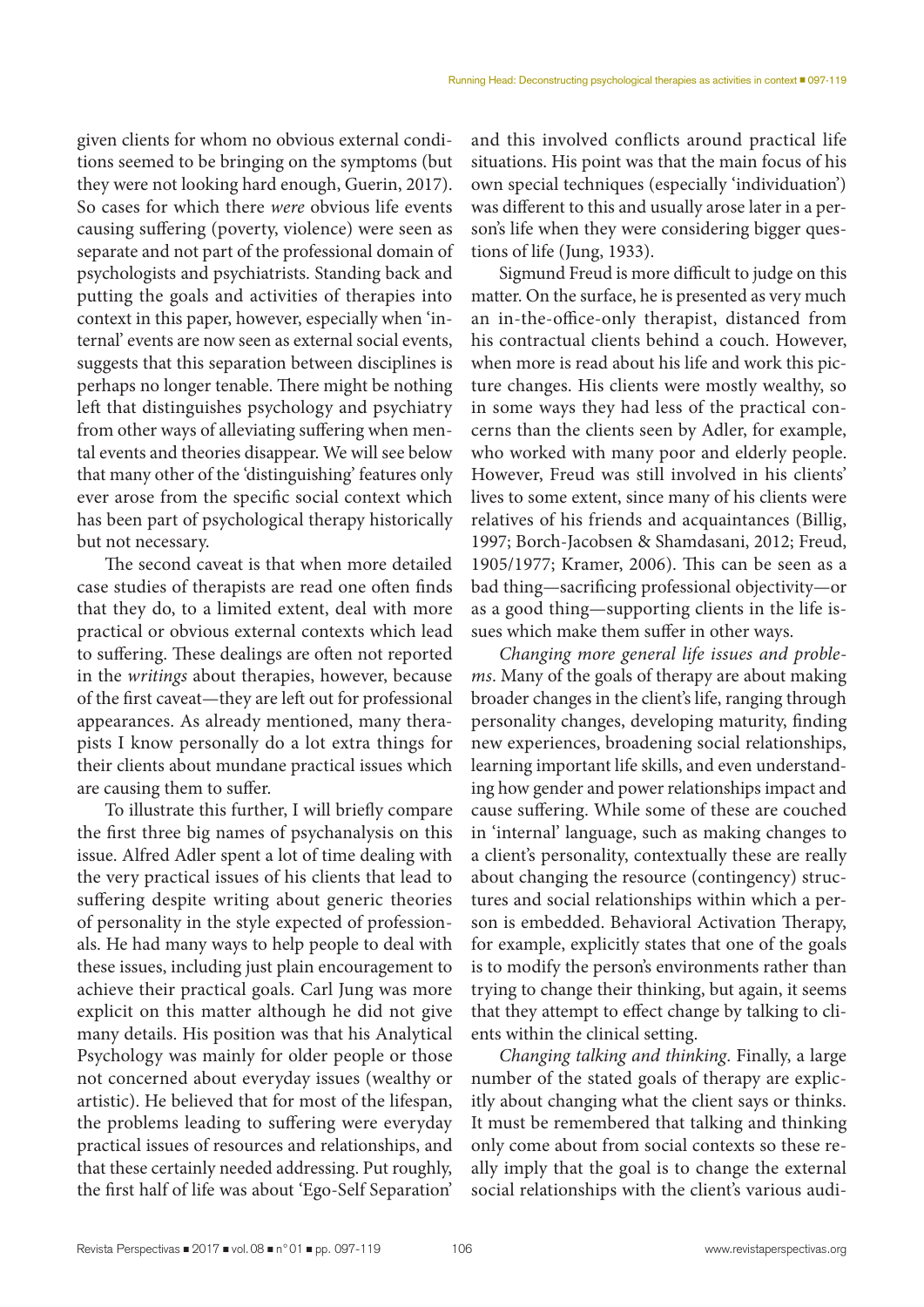ences (Guerin, 2016a; Skinner, 1957). This, we will see later, is most often done in myriad ways by using the therapists themselves as a new audience for the shaping of new talking and thinking to bring about changing the social contexts.

The types of talk and thinking that are goals for changing are hugely diverse, even when similar types from therapies that seem different are put together. For convenience I have listed them into three categories: talking and thinking about self; talking and thinking about social relationships; and changing the talking and thinking itself. Contextually, talking and thinking about self is just a version of talking and thinking about social relationships, because the self is both a product of, and a strategy for dealing with, the social relationships in one's life (Guerin, 2017). However, there are probably many other ways to group and order these goals about talking and thinking. The main point to discover here, though, is that a lot of psychological therapy is taken up with how clients talk and think about their lives and attempts to change this talking and thinking by the therapist acting as a new audience, rather than changing the clients' natural audiences outside the clinic or even engaging these people. [While not included in this paper, family therapies have some very good activities for doing the latter, although they frequently go outside the clinic for this.]

# The activities of therapy: Analysis 4

Table 4 presents the main behaviors or activities done by each of the therapies. Once again, they look very diverse but we will find many ways to group them functionally as doing similar things. For reasons of space I have again not put all the repetitions within each therapy. For example, almost all modern therapies include some behavioral homework and some training of skills, but I have only repeated these when different terms are used for these or a different type is used. As another example, ACT helps clarify the clients' values but this converges with many entries earlier in this Table so is not listed separately.

## **Table 4. The activities reported to be occurring in therapies**

| <b>Psychoanalysis</b>                                                          | Basic mistakes (overgeneralization, impossible goals of       |
|--------------------------------------------------------------------------------|---------------------------------------------------------------|
| Free association                                                               | security, misperception of life, minimization of self, faulty |
| <b>Neutrality</b>                                                              | values and beliefs)                                           |
| Empathy                                                                        | Assets                                                        |
| Resistance                                                                     | Foster social interest                                        |
| Interpretation                                                                 | Decrease inferiority                                          |
| Dream interpretation                                                           | Changes to lifestyle                                          |
| Analysis of transference                                                       | Change faulty motivation                                      |
| Analysis of countertransference                                                | Encouragement                                                 |
| Core conflictual relationship theme method (wish, real or                      | Encourage equality                                            |
| anticipated responses by others, response of self)                             | Give advice                                                   |
| Symptom-context method                                                         | Action techniques (role-playing, empty chair)                 |
|                                                                                |                                                               |
| <b>Jungian Analysis</b>                                                        | <b>Existential Therapy</b>                                    |
| Using therapeutic relationships to explore                                     | Find authenticity                                             |
| Dream analysis                                                                 | Therapeutic love                                              |
| Active imagination                                                             | Resistance                                                    |
| Creative and artistic explorations                                             | <b>Transference</b>                                           |
| Transference and countertransference                                           | Living and dying                                              |
|                                                                                | Freedom, responsibility and choice                            |
| <b>Adlerian Therapy</b>                                                        | <b>Isolation and loving</b>                                   |
| Lifestyle changes (psychotherapy) or within-lifestyle changes<br>(counselling) | Meaning and meaninglessness                                   |
| Therapeutic relationships                                                      | <b>Person-Centered Therapy</b>                                |
| Family dynamics and constellation                                              | Psychological contact                                         |
| Early recollections                                                            | Incongruence (client)                                         |
| Lifestyle investigation                                                        | Congruence and genuineness (therapist)                        |
| <b>Dreams</b>                                                                  | Unconditional positive regard or acceptance                   |
|                                                                                | Empathy                                                       |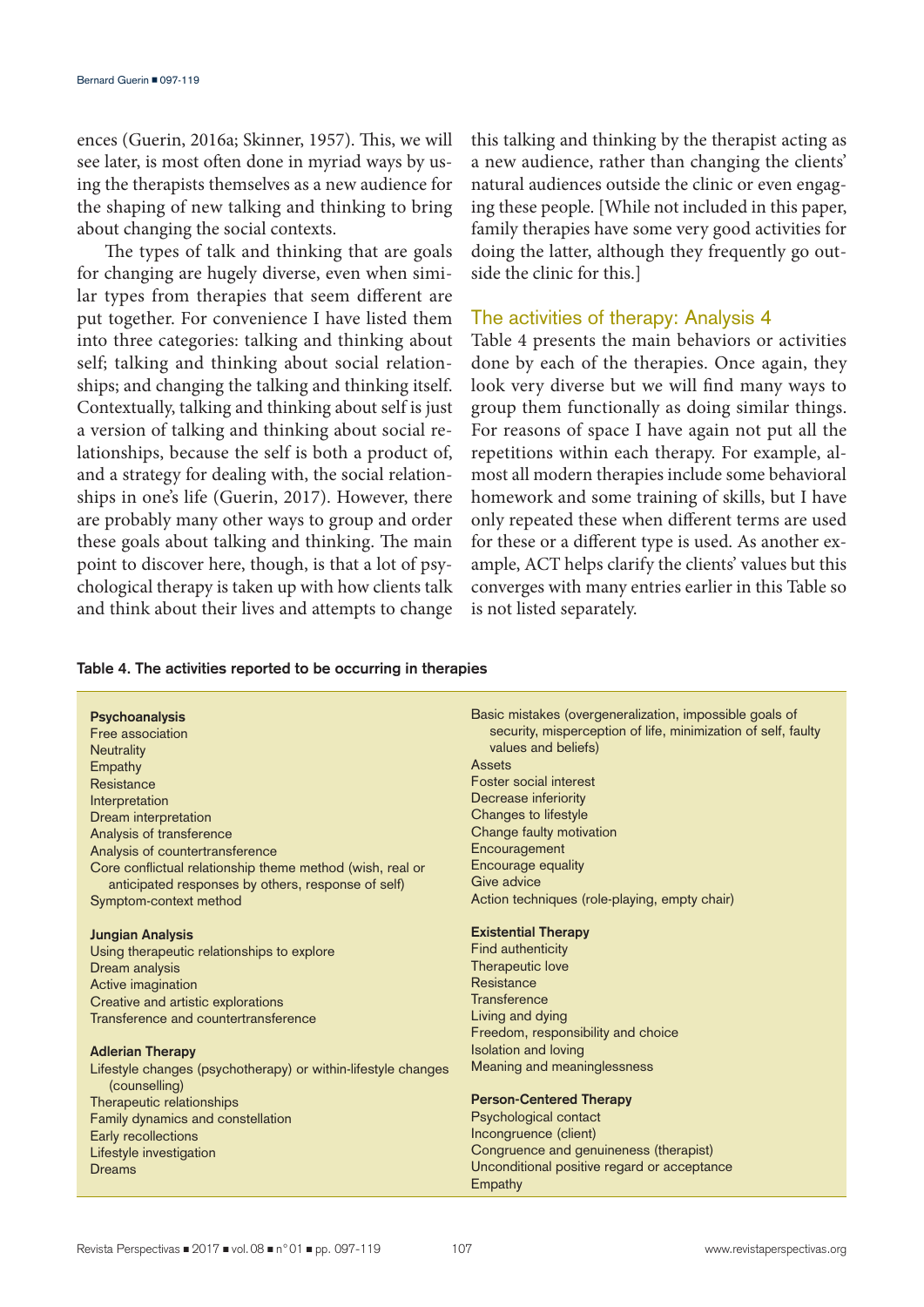Client perceives empathy and acceptance Awareness of feelings Increase responsibility Experience exploration

#### **Gestalt Therapy**

Empathy and close relationship Enhancing awareness Awareness questioning Emphasize or exaggerate awareness Enhancing awareness through language Enhancing awareness through non-verbals Enhancing awareness of self and others Enhancing awareness of feelings Enhancing awareness through self-dialogue Enhancing awareness through enactment Enhancing awareness through dreams Homework Enhancing awareness of avoidance **Integration Creativity** Two-chair technique

#### **Behavior Therapy**

Set goals Assess behaviors carefully **Desensitization** Relaxation Anxiety hierarchies Guided imagination Imaginal flooding In vivo therapies Virtual reality therapies Live modeling Symbolic modeling Self-modeling Participant modeling Covert modeling Self-instructions Cognitive countering Self-monitoring Cue-controlled relaxation Homework Cognitive restructuring Eye-movement desensitization Positive cognitions or self-statements

## **Acceptance and Commitment Therapy**

Acceptance of feelings Recognition of avoidance Cognitive diffusion Creative hopelessness

#### **Dialectical Behavior Therapy**

Phone consultations Assess follow-through and commitment Assure safety Experience emotions with less disturbance Increase quality of life through problem solving and changing reactions to problems Attention to social relationships Validation and acceptances strategies

#### Empathy

Problem-solving and change Dialectical persuasion from extremes Mindfulness skills Interpersonal skills Distress-tolerance skills

#### **Rational Emotive Behavior Therapy**

Solve immediate problems Identify activating events, irrational beliefs, and consequences Client relationship important Disputing or irrational beliefs Develop more effective philosophy Coping self-statements Cost-benefit analysis Psychoeducational methods Teaching others Problem solving Homework Imagery Role playing Shame-attacking exercises Forceful self-statements Forceful self-dialogue Activity homework Reinforcement and penalties for tasks Skills training

#### **Behavioral Activation Therapy**

Build strong relationship Determine treatment goals of activities Modify environments rather than thinking Modifying avoidance activities Functional analysis focusing on broader context Focused activation Task assignment Develop functional routines Attention to experience

## **Beck Cognitive Therapy**

Disrupt cognitive schema from socialization Self-monitoring Thought sampling Collaborative therapeutic relationship Guided discovery Three-question technique (Socratic: evidence, other interpretations, implications) Record automatic thoughts Homework Not interpretation of automatic thoughts but experiment or logical analysis) Understand idiosyncratic meaning Challenge absolutes **Reattribution** Labeling of the distortions Decatastrophizing Challenge all-or-none thinking List advantages and disadvantages Cognitive rehearsal Behavioral rehearsal Social skills training **Bibliotherapy**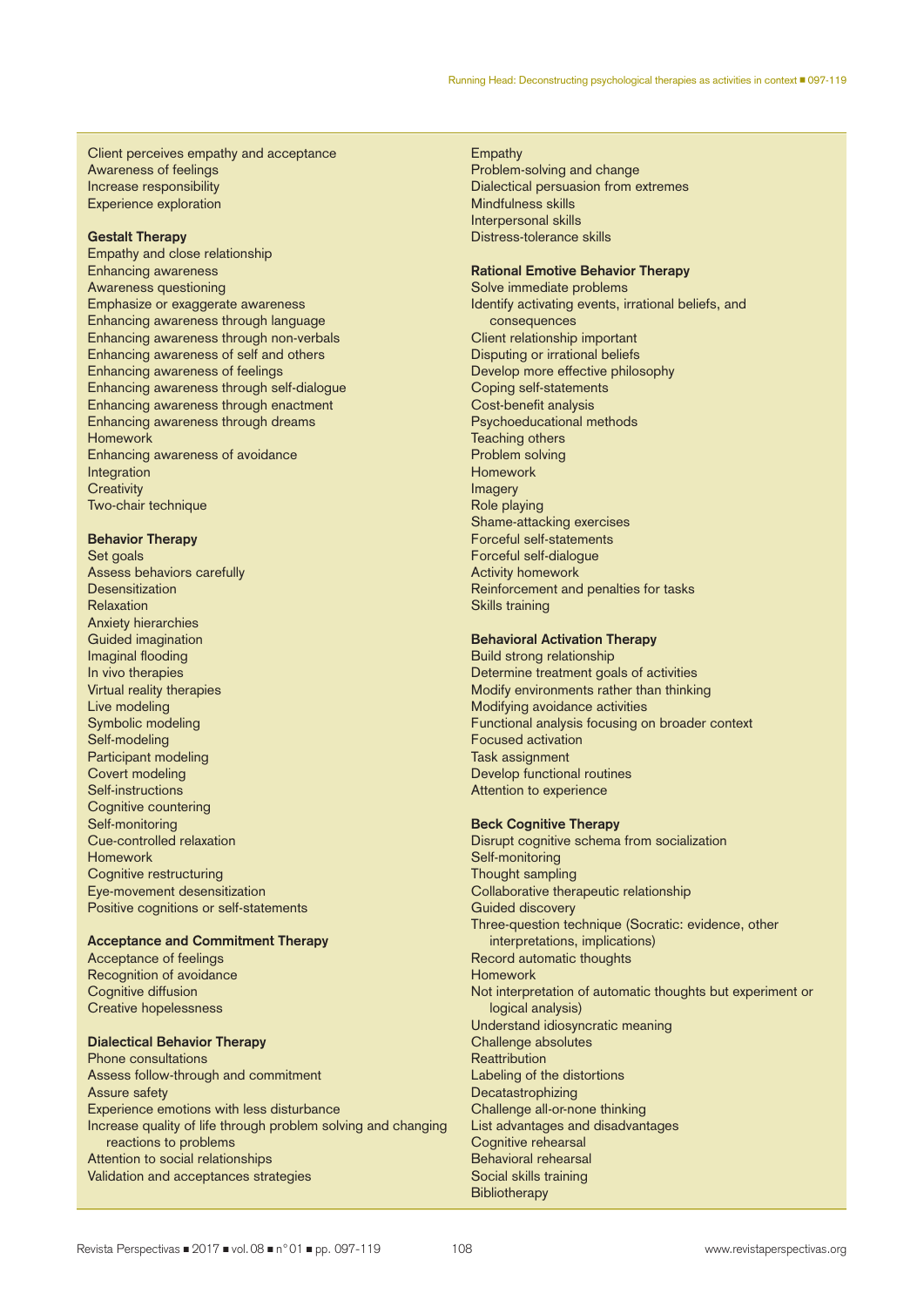#### **Mindfulness-Based Cognitive Therapy**

Decenter thoughts Defuse thoughts

#### **Schema-Focused Therapy**

Focus more on childhood development of schema Client-therapy relationships important Detect schema (abandonment/instability, mistrust/abuse, emotional deprivation, defensiveness/shame, social isolation/shame) Imagery or role-playing to activate schema Schema dialogue Life review of schema (for evidence)

#### **Reality Therapy**

Assess doing, thinking, feeling, physiology Friendly but firm relationship Cycle of wants, direction and doing, evaluation, planning Friendly involvement important Exploring total behavior Evaluation in sense of assigning values Do not accept excuses No punishment or criticism Don't give up **Questioning** Being positive Metaphors Humor **Confrontation** Paradoxical techniques

#### **Solution-Focused Therapy**

Form collaborative relationship Create expectation of change **Complimenting** Examine pre-therapy changes Coping questions ("When you get better…"; "How did you do it?") Miracle question ("how would you first know if a miracle cure happened?") Exception-seeking questions Giving the 'message"

## **Personal Construct Therapy**

Understanding the client's story Setting, characterization (antagonists, protagonists, narrator), plot, themes

## **Narrative Therapy**

Listen to stories View stories in new ways Imagine future positive stories Draw maps of the stories Externalize the problem (problem is opponent) Unique outcomes or sparkling moments Alternative narratives Positive narratives Questions about the future Support clients' stories (with family also)

#### **Feminist Therapy**

Change not adjustment Self-nurturing and self-esteem Balancing instrumental and relationship strengths Body image Affirming diversity Empowerment and social action Relationship with client most important Cultural analysis Cultural intervention Gender-role analysis Gender-role intervention Power analysis Power intervention Assertiveness training Reframing and relabeling Demystifying therapy

## **Other**

**Hypnosis** Pressure method Contextualizing thoughts (BG) **Suggestion** Block critical thoughts Mess up language patterns Challenge from discourse analysis Zen methods New audiences Psychodrama Role reversal Double technique Mirror technique Fantasy (surplus reality, act fulfilment—changing past events) Future projection Art therapy Dance movement therapy Drama therapy Music therapy

## The functions of therapy: Analysis 5

Table 5 shows the activities listed in Table 4 but grouped into some possible similar functions across different therapies. I have made eleven different groupings but some are divided further into subcategories. In terms of the activities listed as important by the different psychological therapies, the main focus would seem to be upon three of these: the social relationship with the client; activities related to changing the client's thinking; and activities related to changing the client's talking. These constitute the bulk of what psychotherapists report they are doing in actual therapy when stripped of the jargon. Even changing very detailed behaviors is done through the talking about the behaviors and their routines in life patterns, with some exceptions.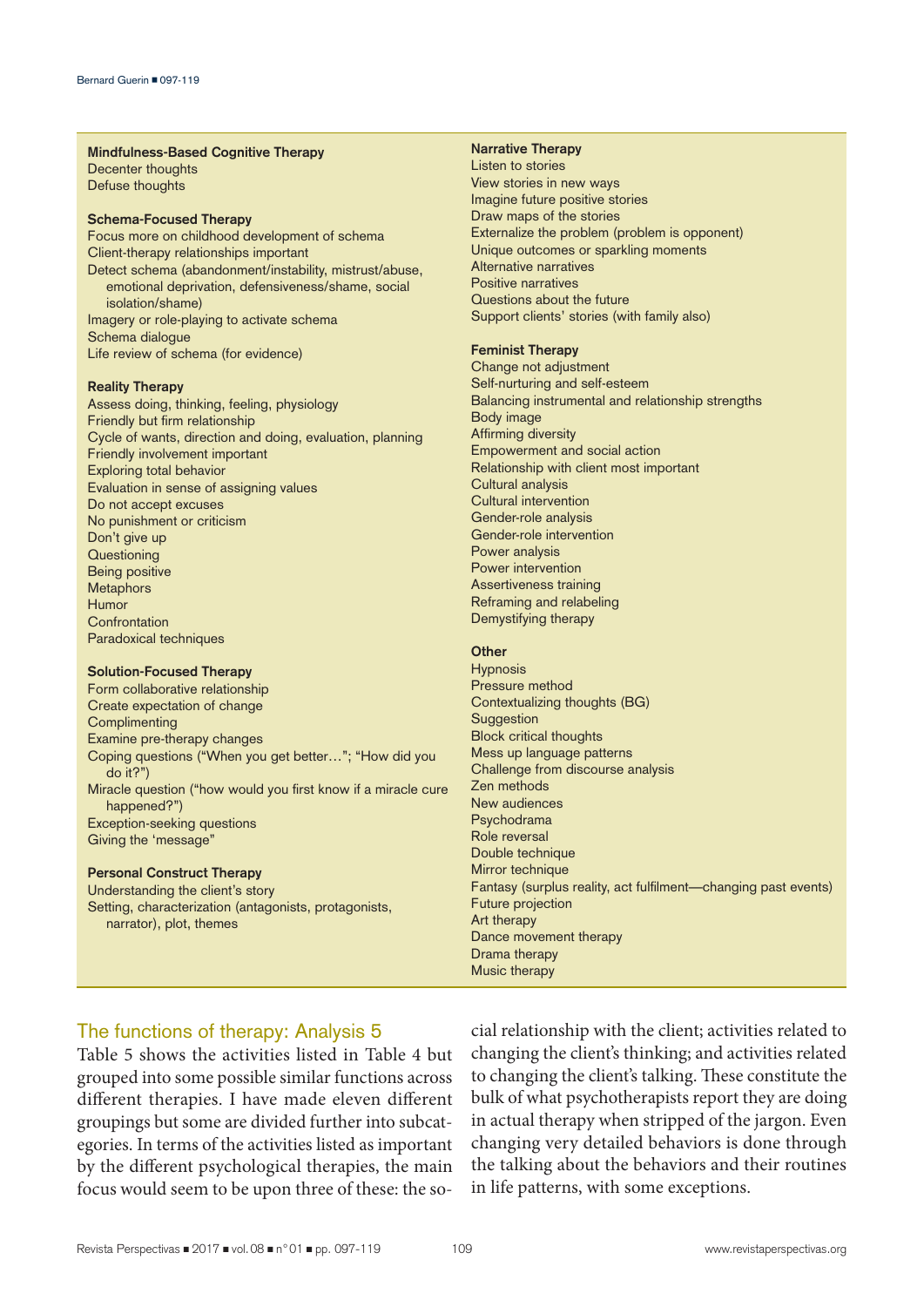## **Table 5. One way of reframing the activities of therapies into functional groups**

#### **Therapist-Client Social Relationship**

Building relationships Analysis of transference (Psychoanalysis) Analysis of countertransference (Psychoanalysis) Transference and countertransference (Jung) Transference (Existential) Therapeutic relationships (Adler) Using therapeutic relationships to explore (Jung) Therapeutic love (Existential) Close relationship (Gestalt) Client relationship important (RET) Build strong relationship (BA) Client-therapy relationships important (Schema) Friendly involvement important (Reality) Relationship with client most important (Feminist) Psychological contact (PCT) Congruence and genuineness (therapist) (PCT) Phone consultations (DBT) Collaborative therapeutic relationship (CT) Form collaborative relationship (Solution) Therapist's Style Empathy (Psychoanalysis) Empathy (Gestalt) Empathy (DBT) Client perceives empathy and acceptance (PCT) Understand idiosyncratic meaning (CT) Understanding the client's story (Personal Construct) Neutrality (Psychoanalysis) No punishment or criticism (Reality) Resistance (Psychoanalysis) Resistance (Existential) Friendly but firm relationship (Reality) Don't accept excuses (Reality) Confrontation (Reality) Questioning (Reality) Encouragement (Adler) Unconditional positive regard or acceptance (PCT) Don't give up (Reality) Being positive (Reality) Humor (Reality) Complimenting (Solution) Listen to stories (Narrative)

## **Modeling, Role-playing and Homework**

Action techniques (role-playing, empty chair) (Adler) Role playing (RET) Reinforcement and penalties for tasks (RET) Behavioral rehearsal (CT) In vivo therapies (Behavior Therapy) Virtual reality therapies (Behavior Therapy) Homework (Gestalt) Homework (Behavior Therapy) Homework (RET) Activity homework (RET) Task assignment (BA) Homework (CT) Set goals (Behavior Therapy) Assess behaviors carefully (Behavior Therapy) Determine treatment goals of activities (BA) Relaxation (Behavior Therapy)

Distress-tolerance skills (DBT) Live modeling (Behavior Therapy) Symbolic modeling (Behavior Therapy) Self-modeling (Behavior Therapy) Participant modeling (Behavior Therapy) Psychoeducational methods (RET) Teaching others (RET) Skills training (RET) Develop functional routines (BA) Problem solving (RET) Modifying avoidance activities (BA) Focused activation (BA) Bibliotherapy (CT) Change not adjustment (Feminist)

## **Problem-Solving**

Assets (Adler) Cost-benefit analysis (RET) List advantages and disadvantages (CT) Evaluation in sense of assigning values (Reality) Increase quality of life through problem solving and changing reactions to problems (DBT) Validation and acceptances strategies (DBT) Problem-solving and change (DBT) Solve immediate problems (RET) Problem-solving and change (Solutions) Create expectation of change (Solution) Examine pre-therapy changes (Solution) Coping questions ("When you get better…"; "How did you do it?") (Solution) Miracle question ("how would you first know if a miracle cure happened?") (Solution) Exception-seeking questions (Solution)

#### **Dealing with Social Relationships**

Family dynamics and constellation (Adler) Foster social interest (Adler) Interpersonal skills (DBT) Shame-attacking exercises (RET) Social skills training (CT) Assertiveness training (Feminist) Attention to social relationships (DBT)

## **Dealing with Thinking**

Getting Thoughts Dream interpretation (Psychoanalysis) Dream analysis (Jung) Dreams (Adler) Enhancing awareness through dreams (Gestalt) Free association (Psychoanalysis) Active imagination (Jung) Awareness of feelings (PCT) Enhancing awareness (Gestalt) Awareness questioning (Gestalt) Emphasize or exaggerate awareness (Gestalt) Enhancing awareness through language (Gestalt) Enhancing awareness through non-verbals (Gestalt) Enhancing awareness of self and others (Gestalt) Enhancing awareness of feelings (Gestalt) Enhancing awareness through self-dialogue (Gestalt)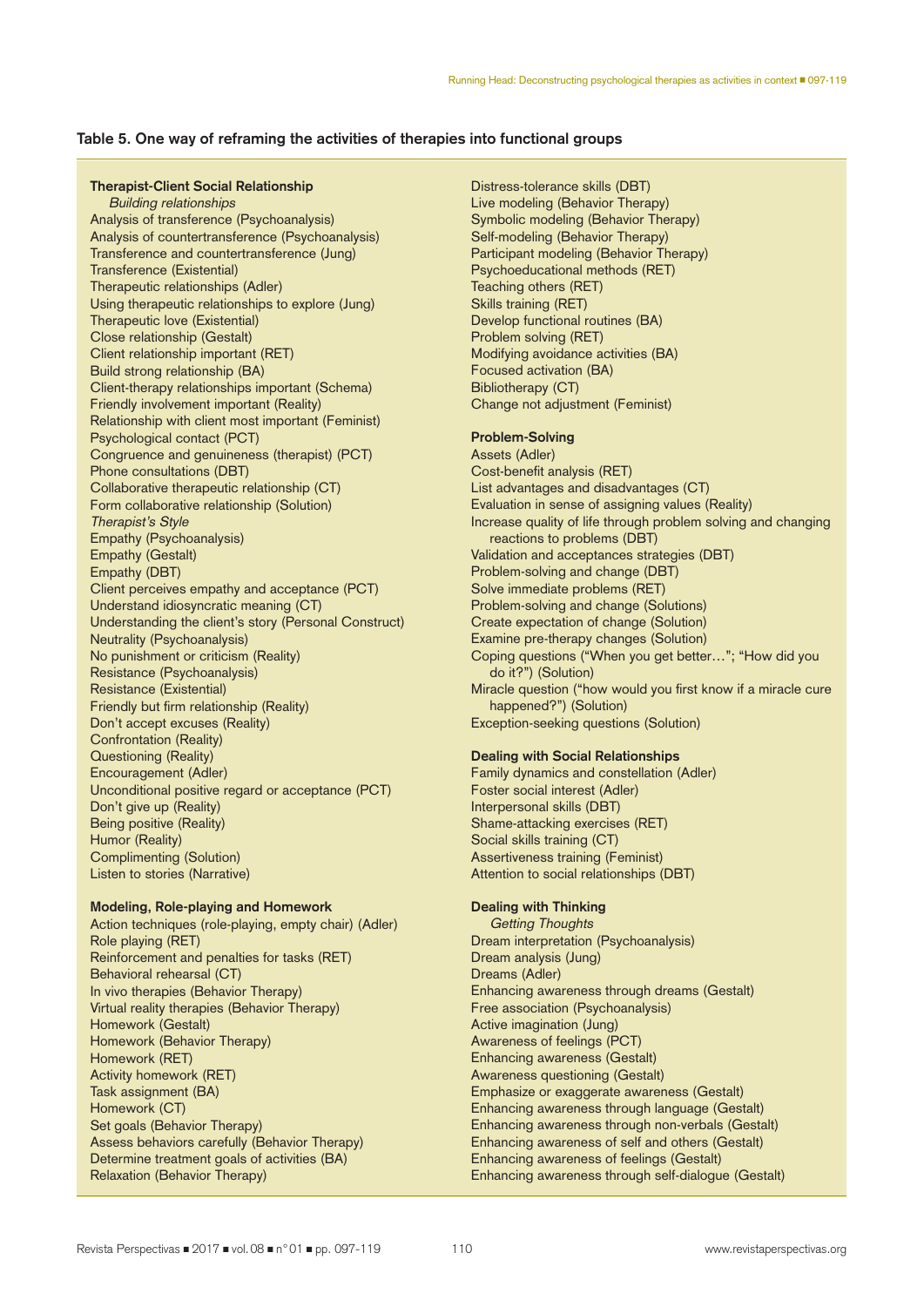Enhancing awareness through enactment (Gestalt) Enhancing awareness of avoidance (Gestalt) Forceful self-dialogue (RET) Identify activating events, irrational beliefs, and consequences (RET) Imagery (RET) Guided imagination (Behavior Therapy) Recognition of avoidance (ACT) Thought sampling (CT) Guided discovery (CT) Record automatic thoughts (CT) Detect schema (abandonment/instability, mistrust/abuse, emotional deprivation, defensiveness/shame, social isolation/shame) (Schema) Imagery or role-playing to activate schema (Schema) Pressure method **Hypnosis** Interpreting thoughts Interpretation of thoughts (Psychoanalysis) Reframing thoughts Cognitive countering (Behavior Therapy) Cognitive restructuring (Behavior Therapy) Eye-movement desensitization (Behavior Therapy) Reattribution (CT) Labeling of the distortions (CT) Decatastrophizing (CT) Cognitive rehearsal (CT) Covert modeling (Behavior Therapy) Metaphors (Reality) Reframing and relabeling (Feminist) Contextualizing thoughts (BG) Challenging/ arguing Dialectical persuasion from extremes (DBT) Disputing or irrational beliefs (RET) Develop more effective philosophy (RET) Three-question technique (Socratic: evidence, other interpretations, implications) (CT) Challenge absolutes (CT) Challenge all-or-none thinking (CT) Challenge from discourse analysis Paradoxical techniques (Reality) Blocking thoughts Decenter thoughts (Mindfulness) Defuse thoughts (Mindfulness) Mindfulness skills (DBT) Block critical thoughts Mess up language patterns Zen methods Dealing with mistakes/ distortions Basic mistakes (overgeneralization, impossible goals of security, misperception of life, minimization of self, faulty values and beliefs) (Adler) Cognitive diffusion (ACT) Creative hopelessness (ACT) Disrupt cognitive schema from socialization (CT) Special anxious thoughts Desensitization (Behavior Therapy) Anxiety hierarchies (Behavior Therapy) Imaginal flooding (Behavior Therapy) Experience emotions with less disturbance (DBT)

Other methods of dealing with thoughts Two-chair technique (Gestalt) Acceptance of feelings (ACT) Not interpretation of automatic thoughts but experiment or logical analysis (CT) Schema dialogue (Schema) Setting, characterization (antagonists, protagonists, narrator), plot, Themes (Personal Construct) **Dealing with Talking** General changes to talking View stories in new ways (Narrative) Imagine future positive stories (Narrative) Draw maps of the stories (Narrative) Externalize the problem (problem is opponent) (Narrative) Unique outcomes or sparkling moments (Narrative) Alternative narratives (Narrative) Positive narratives (Narrative) Questions about the future (Narrative) Support clients' stories (with family also) (Narrative) New audiences Psychodrama Role reversal Double technique Mirror technique Fantasy (surplus reality, act fulfilment—changing past events) Future projection Talking about Self Core conflictual relationship theme method (wish, real or anticipated responses by others, response of self) (Psychoanalysis) Find authenticity (Existential) Living and dying (Existential) Freedom, responsibility and choice (Existential) Isolation and loving (Existential) Meaning and meaninglessness (Existential) Incongruence (client) (PCT) Integration (Gestalt) Focus more on childhood development of schema (Schema) Life review of schema (for evidence) (Schema) Body image (Feminist) Self-nurturing and self-esteem (Feminist) **Instructions** Self-instructions (Behavior Therapy) Self-monitoring (Behavior Therapy) Cue-controlled relaxation (Behavior Therapy) Positive cognitions or self-statements (Behavior Therapy) Coping self-statements (RET) Forceful self-statements (RET) Self-monitoring (CT) **Suggestion** 

## **Looking at Wider Contexts**

Symptom-context method (Psychoanalysis) Lifestyle changes (psychotherapy) or within-lifestyle changes (counselling) (Adler) Early recollections (Adler) Lifestyle investigation (Adler) Changes to lifestyle (Adler) Experience exploration (PCT) Modify environments rather than thinking (BA)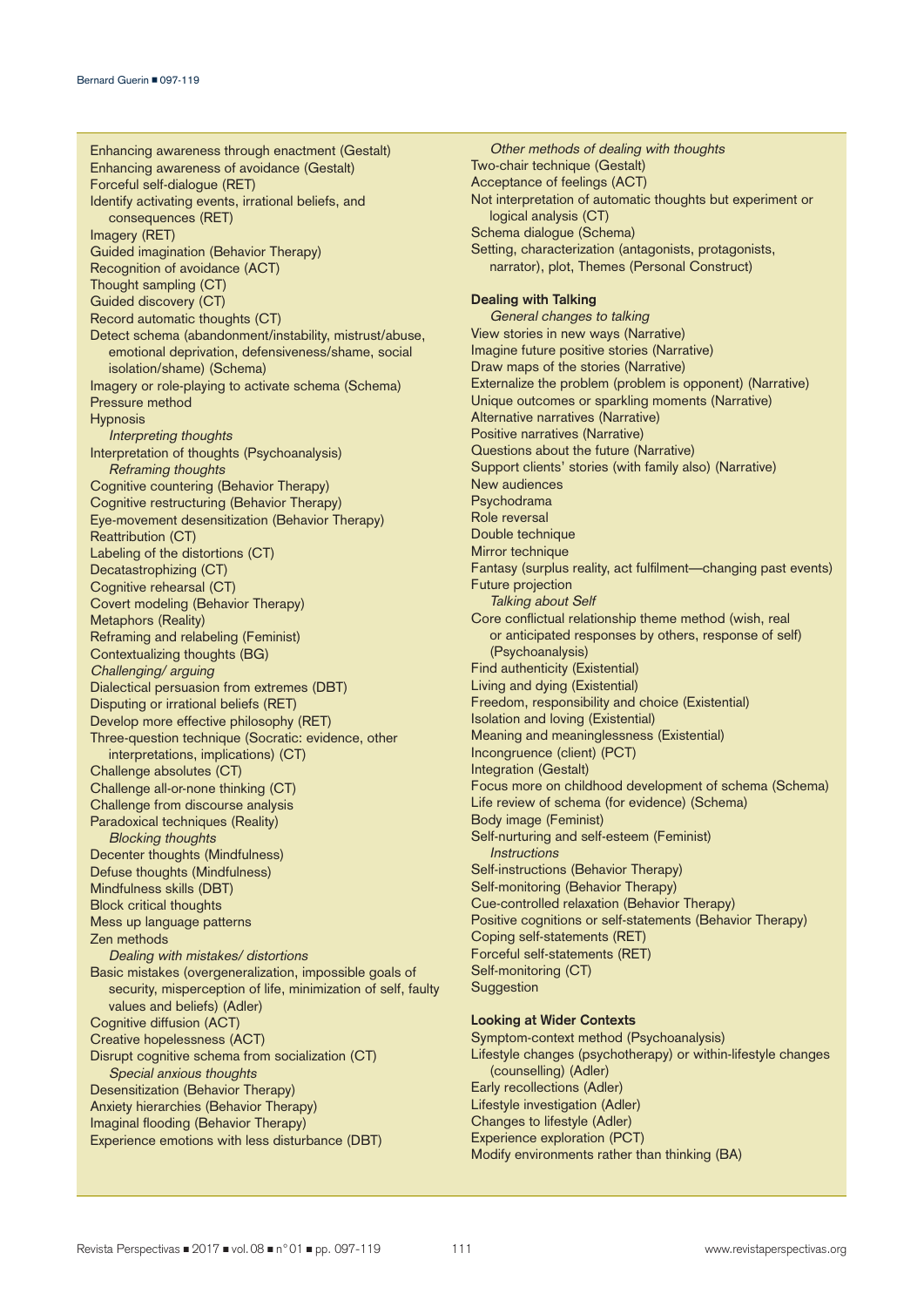| Functional analysis focusing on broader context (BA)<br>Attention to experience (BA)<br>Assess doing, thinking, feeling, physiology (Reality)<br>Cycle of wants, direction and doing, evaluation, planning<br>(Reality) | Demystifying therapy (Feminist)<br>Creative and artistic explorations (Jung)<br><b>Creativity (Gestalt)</b><br><b>Other</b> |
|-------------------------------------------------------------------------------------------------------------------------------------------------------------------------------------------------------------------------|-----------------------------------------------------------------------------------------------------------------------------|
| Exploring total behavior (Reality)                                                                                                                                                                                      | Decrease inferiority (Adler)                                                                                                |
| Balancing instrumental and relationship strengths (Feminist)                                                                                                                                                            | Change faulty motivation (Adler)                                                                                            |
| <b>Affirming diversity (Feminist)</b>                                                                                                                                                                                   | Encourage equality (Adler)                                                                                                  |
| Empowerment and social action (Feminist)                                                                                                                                                                                | Give advice (Adler)                                                                                                         |
| Cultural analysis (Feminist)                                                                                                                                                                                            | Increase responsibility (PCT)                                                                                               |
| Cultural intervention (Feminist)                                                                                                                                                                                        | Assess follow-through and commitment (DBT)                                                                                  |
| Gender-role analysis (Feminist)                                                                                                                                                                                         | Assure safety (DBT)                                                                                                         |
| Gender-role intervention (Feminist)                                                                                                                                                                                     | Giving the 'message" (Solution)                                                                                             |
| Power analysis (Feminist)                                                                                                                                                                                               | Art therapy                                                                                                                 |
| Power intervention (Feminist)                                                                                                                                                                                           | Dance movement therapy                                                                                                      |
|                                                                                                                                                                                                                         | Drama therapy                                                                                                               |
|                                                                                                                                                                                                                         | Music therapy                                                                                                               |
|                                                                                                                                                                                                                         |                                                                                                                             |

*The social relationship with the client.* A lot of activities are directed at forming a relationship with the client in therapy and then acting in ways (the 'style' of the therapy) to further the goals of therapy. Some do this in a friendly style, some more brash, some more challenging (Provocative Therapy, not included here), and some showing openness. However, these need to be placed in the context of therapy more generally for the last one hundred years. One interesting feature of the history of therapy is that it was a system based on working primarily with *strangers* (in a sociological sense), as modernity brought about the huge rise of stranger or contractual relationships in western societies. Prior to this, discussing issues and problems was usually done with people familiar with or related to the 'client', and therefore usually people with *obligations* to the clients—a family member, a community priest or religious leader, an elder of the community.

The key point for our analyses about strangers is not whether they are unknown or not, or whether they 'feel' connected somehow to the therapist or not. The key point is that strangers in contractual relationships have no other (familial) ties or obligations which hugely changes the social consequences for these types of interactions (the contingencies). This means that persuasion, influence, follow-ups, attention, etc. have no consequences for the client beyond the contractual relationship. While many therapists and clients do become friends or acquaintances, this is not the norm and is probably more superficial than real—therapists do not normally go to a client's regular family gatherings, for example, or go out to dinner on a regular basis. So what can be achieved within a therapy clinic setting is restricted to general consequences between two strangers and no other people such as family members are involved usually, and there is no obligation of either party to the other once therapy concludes or is interrupted. For example, a family member of the client cannot approach the therapist and demand that they try harder with their cousin or sibling. The main point is that not being able to utilize familial obligations also restricts what can be done to change the clients' audiences outside of the therapy setting.

From this arises at least three more considerations to reframe modern activities of therapy. (1) Some have suggested that the rise of modern 'mental health' issues derives from these new sets of relationships and the anxiety and stress they brought about (Guerin, 2017). So rather than new 'diseases' being found, the therapy situations were the first to deal with people suffering from the (frequently hidden) actions of strangers and the effects of modern capitalism and bureaucracy. (2) It could also be, however, that the breakdown of kin-based communities and extended families in western societies meant that people in distress *no longer sought help* from the traditional people—family members, priests or religious leaders, or elders, and needed to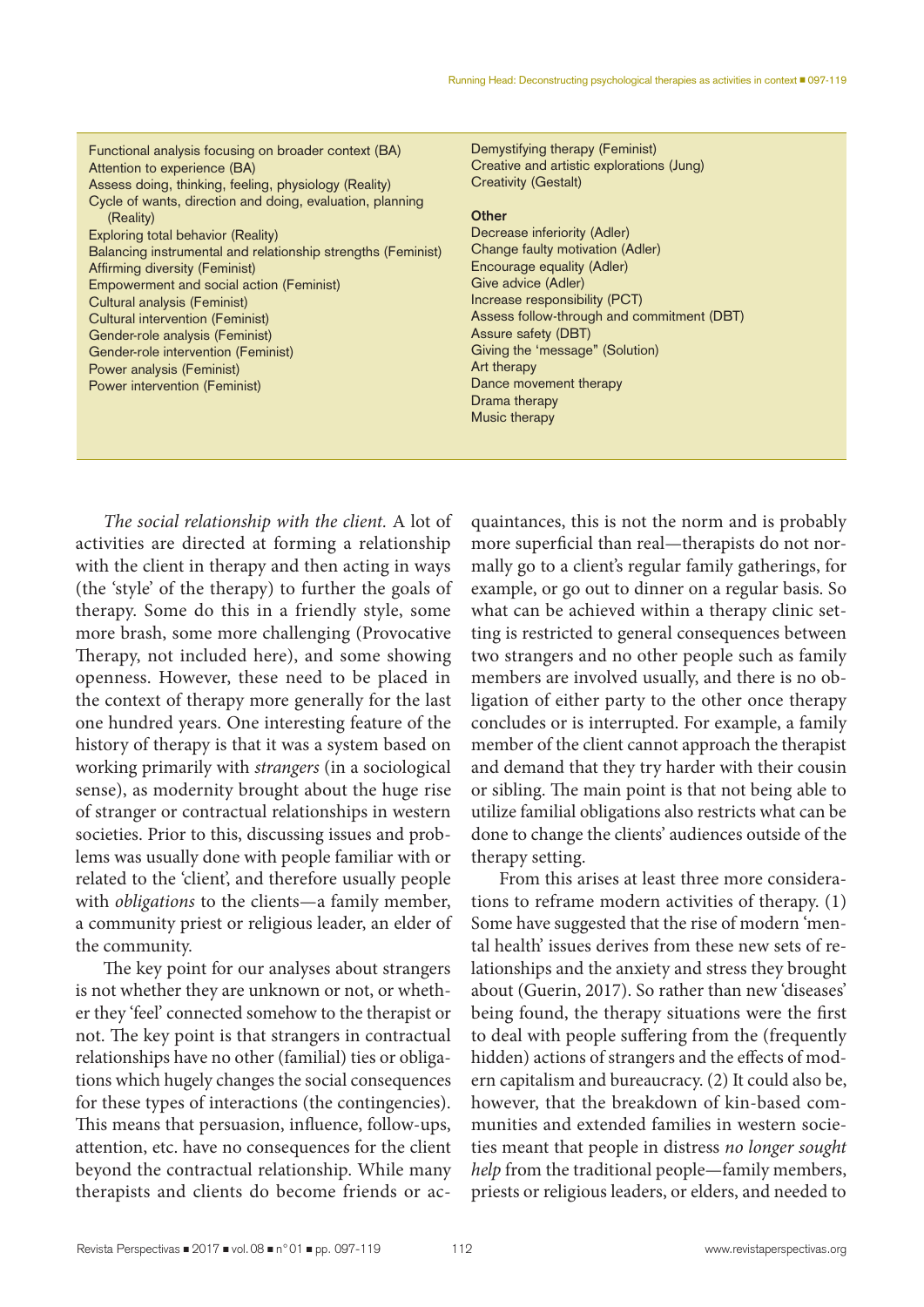turn elsewhere. (3) Moreover, it was probably also the case that the family, religious and community leaders who might have been able to influence the 'clients' no longer knew how to deal with the modern issues since the issues were no longer based around family and community consequences but around the plethora of strangers with whom people now had to handle in everyday life.

Whichever of these was true, or all of them, therapists now are in the contexts of modernity: seeing clients whom they do not know; with whom they have no prior relationships; and for whom they no longer have any ongoing obligation or sentiment except what is specified in the contract that is agreed to before engaging in therapy. This both limits and directly shapes what a psychological therapist can change for a client, and the settings in which they can attempt that change.

This gives some historical and cultural context to the large amount of activities found in these Tables directed purely at forming and strategically wielding the social relationship with the client: some are open and seek an 'authentic' relationship (whatever this is in modernity); some like Freud distance themselves from the client and if any attachment is formed this becomes part of the analysis to be solved (transference); while others build a collaborative or problem-solving model which is really based on typical western models of bureaucratic and neoliberal encounters (Braedley & Luxton, 2010; Gouldner, 1954; Graeber, 2015; Hummel, 2014; Lea, 2008; Lipsky, 1980; Merton, 1957; Weber, 1947). Very few therapists go further than this in terms of building some stronger or more lasting relationships and with collateral obligations. Even accepting private phone calls at any time from clients, something done in Dialectical Behavior Therapy and Schema Therapy for example, is considered unusual and undesirable by most therapists. These all look different on the surface but they are all shaped by the historical conditions of therapy in modernity.

What this means, however, is that any sort of change processes which might actually *require* a stronger or chronic commitment to a person who is suffering, especially in cases where the suffering is arising from the whole social, economic and cultural contexts of the client, are unlikely to be found in

modern psychotherapy—they have not developed the techniques and activities to do this because of the original professional orientation or style inherited from the medical originators. The social relationships (and therefore contingencies) available in therapy to effect change are almost exclusively those of strangers in a contractual relationship, and typically a therapist might *hear* about the family and friends of a client and their conflicts, but they will never actually meet them. Other sorts of more engaged change processes will not even be attempted and this is reflected in the main categories of Table 5. We will see shortly that this lack of any longer terms friendship, commitment or obligation is also reflected in the big emphasis on trying to change thinking and talking as substitutes for doing things with the clients outside the clinic, or as substitutes for training them directly with the people they are engaged with in life.

*Dealing with thinking*. A very large number of the activities in therapy are focused on finding out the thoughts (cognitions) of clients and attempting to change these. This can be done by challenging or arguing about the thoughts, blocking the thoughts, correcting 'mistakes' in thinking, or reframing or re-attributing the thoughts, and in Table 4 there are many convergences disguised in jargon. From a contextual or behavioral framework, however, there are some special points to note about this.

Contextually, thinking consists of learned language responses in contexts specific or relevant to the audiences or people in relationships with the client. In a stranger-based therapy situation, as described in the preceding section, the therapist acts as a new audience for these articulated thoughts in order to shape new verbal responses which hopefully are more functional and relieve suffering.

There are four potential problems with this, however: (1) shaping new language uses in an office will not guarantee they will engage in other contexts for that client; (2) if there are 'dysfunctional' thoughts or 'mistakes' in thinking, then these have actually been shaped by real audiences and it might be that for the client there are more important social consequences arising from following these 'mistaken' thoughts than from being logically 'correct'; (3) if the 'dysfunctional' thoughts or 'mistakes' have been shaped by real audiences of the client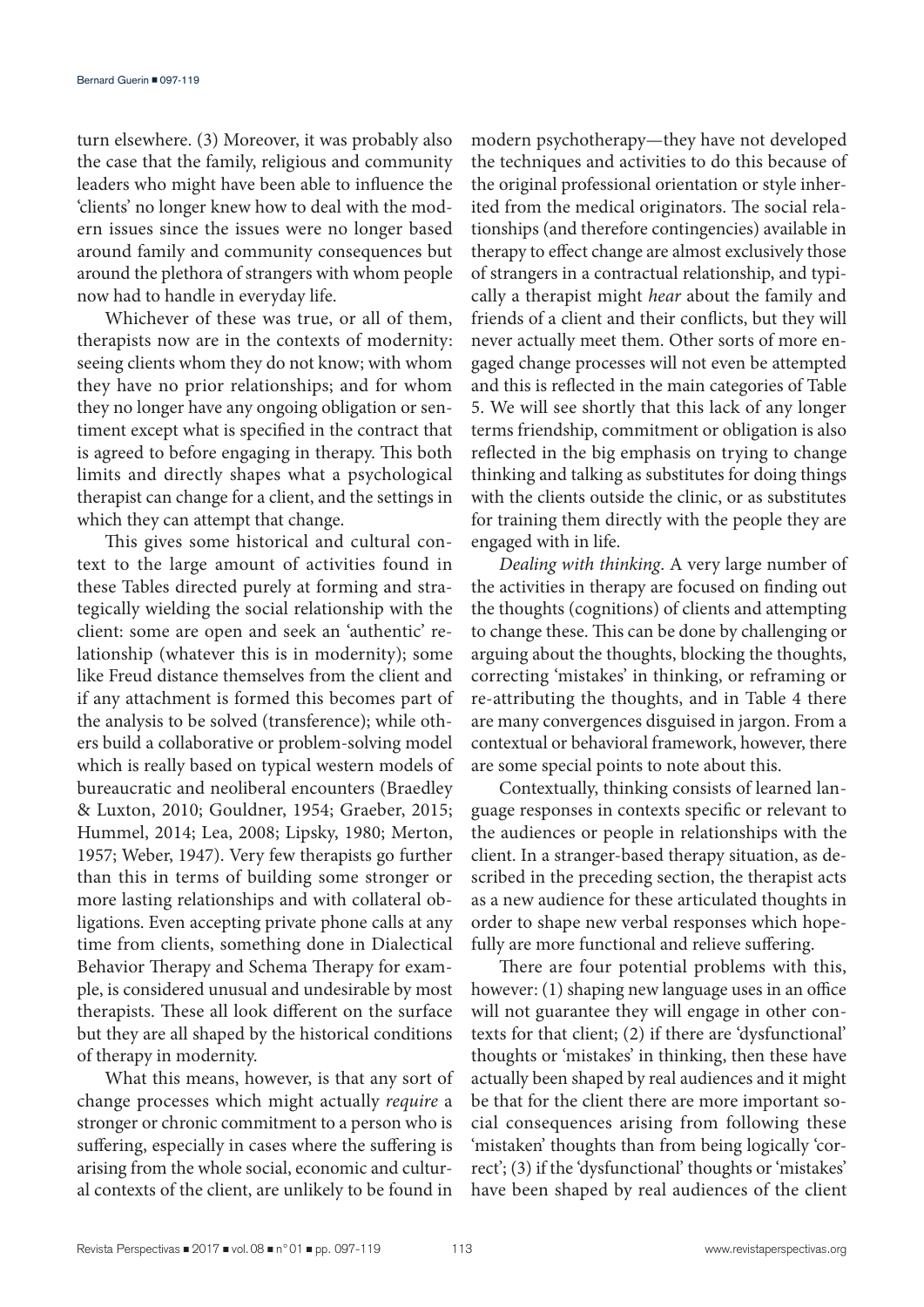then some consideration needs to be given to what will happen when these thoughts are changed or blocked, since doing so could lead to the client losing those relationships which might be beneficial to them in other ways; (4) and even more important, is that without the therapist having wider contact with the client in their usual contexts, what happens with these three other collateral consequences will remain unknown.

It is not being suggested that re-shaping or reframing thoughts in a clinical setting is a waste of time or should be stopped. Rather, the social effects of these procedures are not usually considered, especially when most theories of therapy assume 'cognition' originates internally and is not social in any case, and can therefore simply be changed by the client changing 'internally'. So the social context of the therapist during 'reframing' needs to be taken into account but this also might require more active involvement by the therapist in the client's social life than currently happens (my earlier point). More engaged methods for finding out about the three earlier points will also be required.

For most clients, who are embedded in modern life and for whom most of their relationships are with strangers, these four issues are perhaps less of a problem. This is not because thinking is *not* socially shaped, but because there are many alternative relationships which can be formed if the change of language use (shaped by the therapist) interferes in their social life. The compartmentalization property of modern life (Guerin, 2017) also means that there will less impact on any of the particular audiences for the client, since modern life involves many stranger relationships which can change easily and so changing language use does not have to occur across all their audiences. By comparison, the four problems above will be very noticeable for clients who live within strong extended or kin-based communities which have different social properties, and changing or stopping social relationships is a serious matter with wide ramifications. This is perhaps one reason why Indigenous, refugee and other kin-based groups living in modern societies find psychotherapy not as helpful (Guerin, 2017; Ryan, Guerin, Elmi & Guerin, 2017).

*Dealing with talking*. The re-shaping of talk or language use in therapy is mostly similar to the above considerations of thinking. Rather than single or limited thoughts, however, some therapies work with verbalizing whole stories or narratives produced by their clients. Some of these are about themselves, and some are about facets of their lives. The four potential problems listed above also apply here. For example, if a person has a sociological role within a family or community (Davis & Schmidt, 1977; Gerth & Mills, 1954; Klapp, 1949; Mills, 1963), and the therapist works with the client to shape a new story which should produce fewer conflictual issues and less suffering for that individual, then the impact on the normal audiences in that person's family and community need to be examined carefully. Since there is a public or family role associated with the client's story, changing that story will greatly affect the relationships with community and family. Once again, the therapy in such cases might need to extend beyond contractual obligations and go outside the office to deal with these collateral social effects of changing talking and thinking.

The other common function of changing the client's talk is to shape instructions or directives for the client to follow when not in the therapy situation. These can be presented as self-instructions or rules to follow, but in either case there is once again a backdrop of the social shaping of language with the therapist acting as a new audience.

# The activities of social work: Analysis 6

A final analysis of interest is to compare Table 5 to a similar list in Table 6 of the activities of *social workers*. These were garnered from a variety of sources listing the skills and activities used by social workers in practice (e.g., Trevithick, 2012) but not with the same amount of scope and diligence as was done for the therapies. Just a few comparative points will be made.

First, while a similar emphasis is given to forming a brief stranger/contractual relationship with the clients, there are a lot more activities of the social workers relevant to people from different cultural groups, something very absent in Table 4. Second, there are convergences in some of the interventions with clients which are listed to those we have found for the psychological therapies in this paper. Hidden in the jargon of Table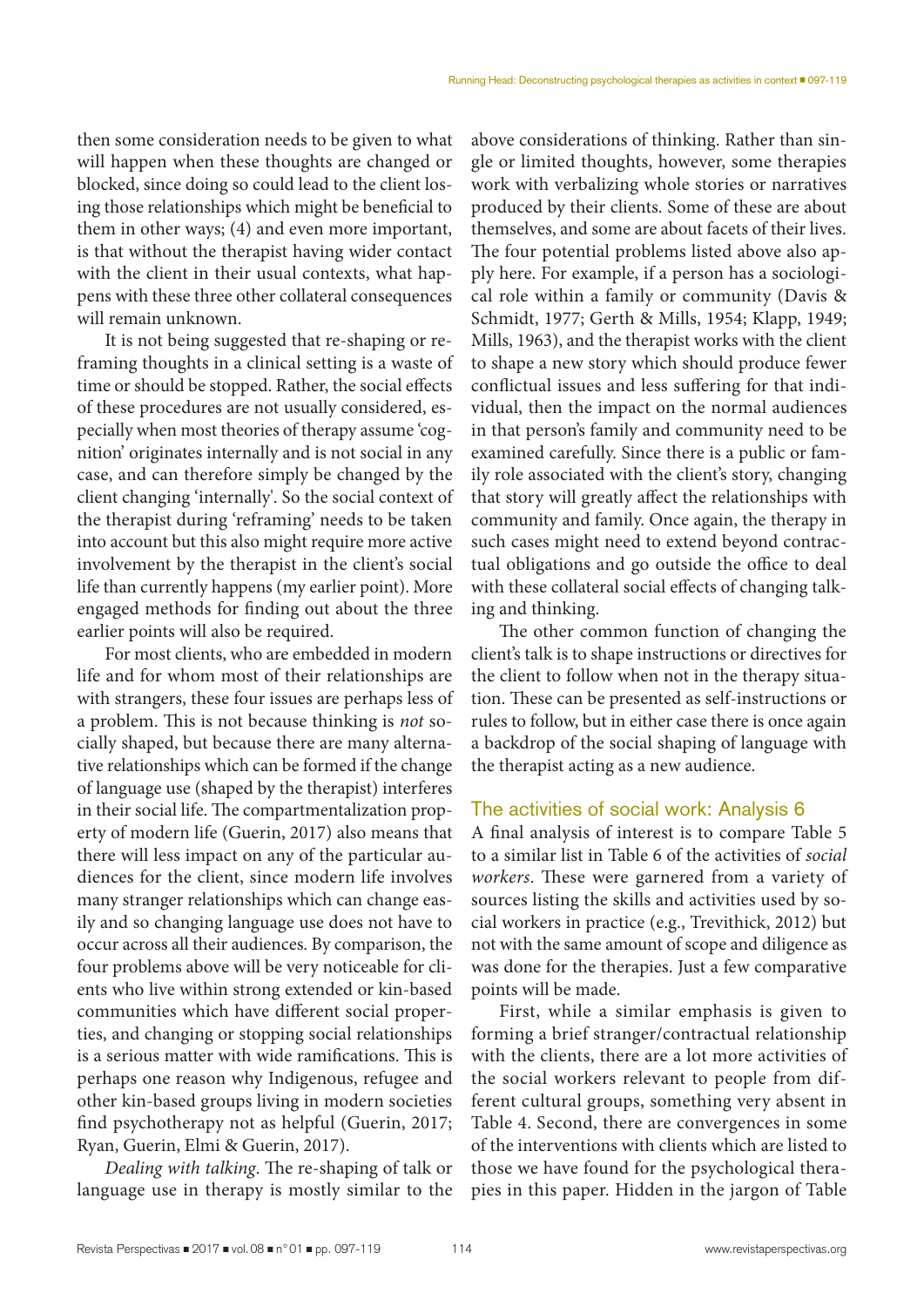## **Table 6. One way of reframing the activities of social workers into functional groups**

### **Client Relationship**

- The ability to create a rapport, connection and a relationship in ways that aid communication/ understanding in assessment and intervention processes
- Interpersonal skills: an awareness of how we come across and how our own 'use of self' shapes our communication with others
- Welcoming skills: the ability to offer a warm greeting/clear introduction
- Communication/language skills: articulating an appropriate choice of words and vocabulary when communicating with others
- Non-verbal communication skills: taking account of body language in relation to oneself and others
- Active listening skills: noting the factual/ emotional content of what is being said/not said/use of active responses ('minimum encouragers')
- Capacity to engage with others and the task/the ability to be open and changed by the encounter
- Emotional attunement skills: responding to the meaning/ quality of feelings being expressed/shared
- Demonstrating sympathy

Demonstrating empathy

Appropriate use of self-disclosure

- Allowing/using silences
- Managing professional boundaries and confidentiality requirements
- Conveying an appropriate sense of authority/self-confidence and professional accountability in ways that give confidence
- Skilled use of touch (e.g. handshake)

Skilled use of humor

- Be able to engage and communicate with diverse population and groups of all sizes
- Have a knowledge and understanding of human relationships Active listening Communicating across culture Establishing boundaries with clients Establishing rapport Inspiring trust
- Interacting effectively with diverse clientele Interpersonal Paraphrasing Respecting the autonomy of clients

**Patience** 

Positive attitude Emotional resilience

## **Gathering Details**

Observation skills/using the 5 senses: what we see, hear, smell, taste, touch, to aid understanding Memory skills: actively recalling and linking key facts/ information Use of intuition/intuitive reasoning Information gathering skills: asking good questions/ importance of gathering baseline data Use of open questions Use of closed questions Use of what questions Use of why questions

- Use of circular questions Use of hypothetical questions Use of paraphrasing Use of clarifying Use of summarising Giving feedback thoughtfully Inviting feedback openly Use of prompting/probing Analyzing patterns of addiction Analyzing public and social policies Applying research findings to social work practices Assessing family and social factors impacting clients Assessing the effectiveness of interventions Conducting research Continual learning Analytical Critical thinking Devising case plans Documenting case notes Interviewing Maintaining confidentiality
- Note taking

## **Interventions with Clients**

Providing emotional support Giving advice (cautiously) Providing information clearly Providing explanations clearly Providing encouragement: inspiring /motivating others to take action Offering affirmation/praise Providing appropriate reassurance Breaking 'bad news' sensitively Social skills training (modeling/ demonstrating constructive responses) Use of reframing Offering interpretations Skillfully adapting to need Use of counselling skills Containing the anxiety of others Skills central to self-care/managing our emotional responses Use of assertiveness skills Challenging/confrontational skills Dealing with hostility/aggression Managing potentially explosive/ violent encounters Improve problem-solving, coping, and development capacities of all people Provide services to not only support change in the individual but also in his/her environment as well Calming agitated clients **Caring Counseling** Customizing treatment plans for addicts Developing a personal approach to casework and counseling **Instructing Prioritizing** Problem solving Providing constructive criticism Role playing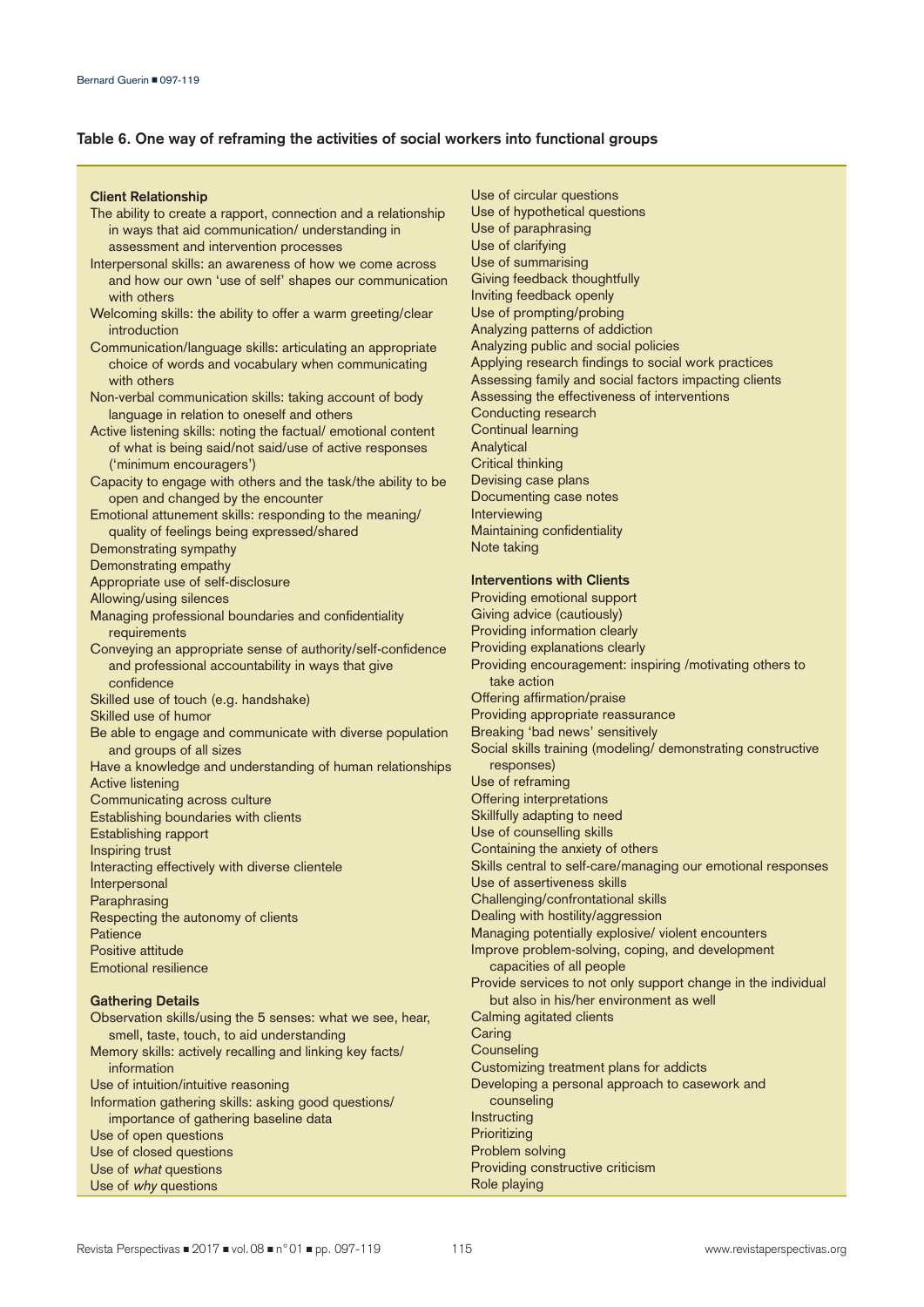| Interventions in Client's Context                                                                            | Providing help: communicating, emotional warmth, interest,            |
|--------------------------------------------------------------------------------------------------------------|-----------------------------------------------------------------------|
| Skilled use of diplomacy                                                                                     | care, concern for others                                              |
| Skilled use of interventions targeted at wider structural,                                                   | Providing practical/hands-on assistance                               |
| organisational and systemic barriers to progress                                                             | Using persuasion/being directive                                      |
| Organizational/ administrative skills: prioritising, planning,<br>monitoring, and preparing the work at hand | Demonstrating leadership skills/ initiative/taking decisive<br>action |
| Courtroom skills                                                                                             | Advocate for individual clients or the community on identified        |
| Using supervision creatively                                                                                 | problems                                                              |
| Chairing skills: guiding/facilitating contributions from others                                              | Serve as a broker by connecting individual with resources             |
| Presentation skills: presenting a talk/discussion/public                                                     | Create and maintain professional helping relationships                |
| address                                                                                                      | Case management                                                       |
| Use of telephone skills                                                                                      | Collaboration                                                         |
| Skilled use of mobile phones/text messaging                                                                  | Advising                                                              |
| Recording/form filling skills                                                                                | Advocating for clients                                                |
| Note taking/minute-taking skills                                                                             | Consulting with other professionals                                   |
| Use of negotiating skills                                                                                    | Making referrals to other service providers                           |
| Use of contracting skills                                                                                    | Organizational                                                        |
| Networking skills (formal/informal)                                                                          | Striving to institute social policies which benefit their clientele   |
| Working in partnership with others in ways that are                                                          | Tapping community resources to impact problems                        |
| collaborative, inclusive, unifying and empowering                                                            | Motivating families to change negative behaviors                      |
| Use of mediation skills                                                                                      | Group counseling                                                      |
| Use of advocacy skills                                                                                       | <b>Teamwork</b>                                                       |
| Skilled ability to end a meeting/ interview/future contact                                                   | Skilled use of social media                                           |
|                                                                                                              |                                                                       |
|                                                                                                              |                                                                       |

6 there many activities by social workers which attempt to change the thoughts and talking of clients: reframing, giving alternative interpretations (verbal), and other counseling skills. There is also the big range of more localized problem solving interventions as we saw for therapists in Table 5. So the differences between what therapists and social workers do is much less than many people realize. It is not the case that social workers just deal with money and family conflicts and therapists with cognitive processes.

The biggest difference, however, between social workers and psychotherapists is the much greater engagement by social workers in the lives of the clients. This is first reflected in the 'gathering details' listing, in which greater attention is paid to varied contexts such as economic and cultural. The attention to the contexts of the clients' lives is also reflected in the whole section on 'Intervention in client's context' which was noticeably absent in the descriptions of what therapists do, even if I suggested that some might be done without reporting. Social workers have much direct involvement and interventions with people, such as advocacy, negotiation between clients and other people and bureaucracies, and working within the community

to assist clients. This presents them with powerful ways to effect change ethically and across the domains of their clients' life worlds.

The bigger point perhaps is that if psychological therapists are not doing anything unique by ways of their activities, and if they are relying on verbal instructions and verbal shaping using themselves as an audience to guarantee that the client walks away from the clinic with new behaviors which will maintain, then perhaps psychotherapists, psychologists, and psychiatrists *should* be doing a lot more of this direct involvement in a client's life. It not only helps with problem solving but will also provide a better platform for creating changes in thinking and talking which will maintain since the shaping will occur with the real everyday audiences of the client (not the "My therapist said I should not talk like that anymore").

# Discussion: The social, historical and cultural context of psychotherapy

The broadest point I wish to share from these brief and explicitly tentative analyses, is that much of what psychotherapists, psychologists, and psychia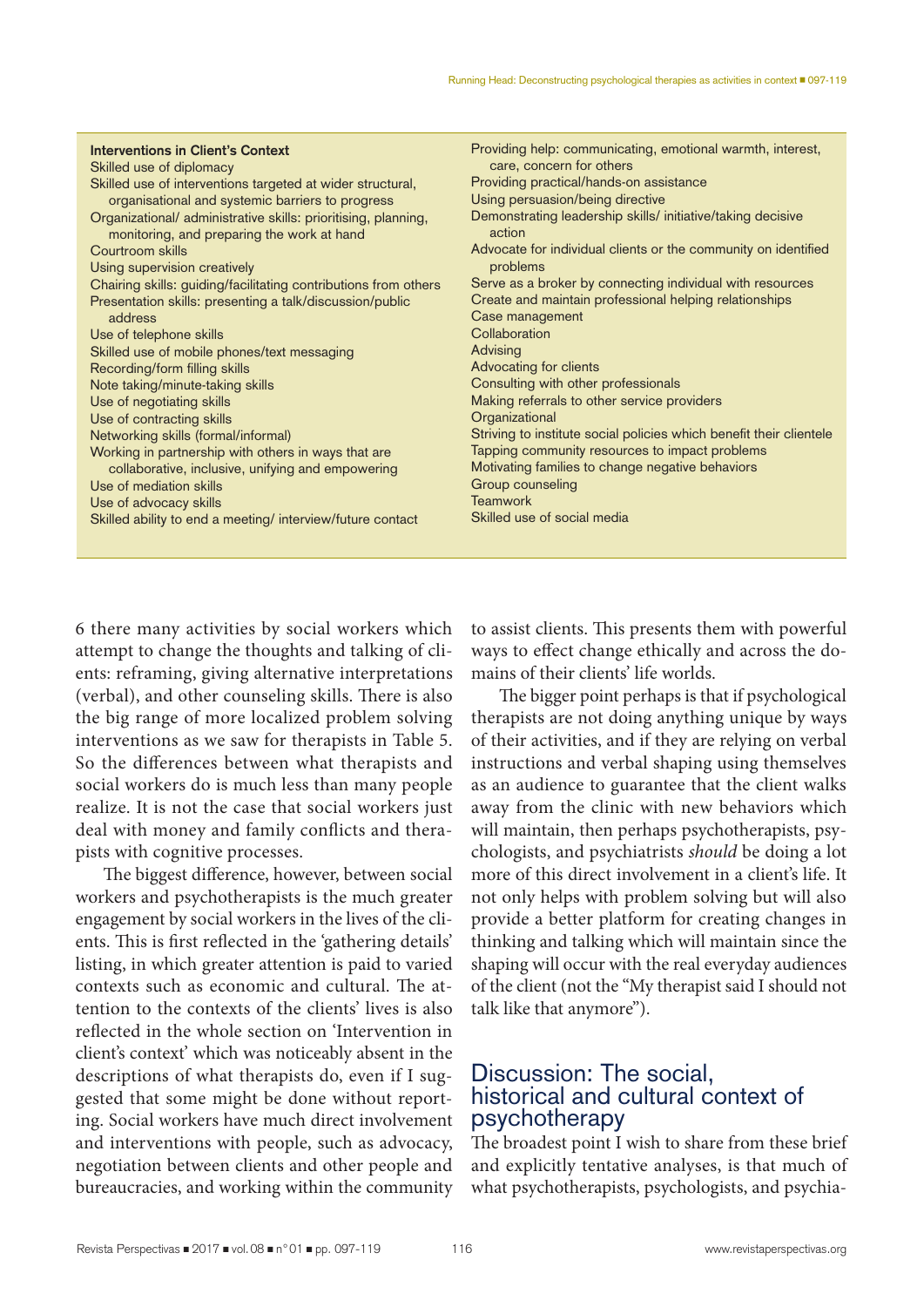trists actually do, and the social contexts in which they do this, was established by the historical situation in the late 1800s arising from the changes to western society moving into modernity. There is no need for these restrictions to remain, and the divide between these and other professionals, especially social workers and community workers, is based on a historic accident.

*By some historical accident, the study of the unhappy or disturbed personality has been assigned to physicians, perhaps the least equipped of all investigators of man to deal with the problems. Unlike others in the biological sciences, physicians have next to no training in scientific methodology, and—more important—they are trained to look for causation in the organism rather than the organisation.* (Arnold Rose, 1962)

Some psychological therapies, such as Dialectical Behavior Therapy, Schema Therapy, ACT and Feminist Therapies are now seeing the advantages for clients of broadening the scope and engagement of the therapy, but the main gains of doing this will be noticed when working with clients from kin-based communities and extended families, who at present do not relate well to western forms of therapy. In modernity the number of such groups has been reduced because the dynamics of both capitalism and neo-liberal policies favor small families (Guerin, 2016a), but there are many Indigenous, immigrant, and refugee communities living in western societies which are run along these lines. They are the ones least satisfied with western therapies and the analyses in this paper perhaps begins to show us why (Guerin, 2017, Chapter 8; Ryan, Guerin, Elmi & Guerin, 2017). The extended families shape so much of the client's behavior of doing, talking and thinking, that sitting in an office for an hour with a stranger who attempts to act as an important and strong audience in order to socially re-shape talking and thinking, will just not work except in the short-term perhaps. One way I have framed this is that people in kin-based communities always have at least two consequences for any behavior—directly for the environment or the person they are behaving towards, and then also from the community or family.

In my fieldwork with a refugee community over many years, people actually told me this directly their disbelief that talking to a stranger in an office would solve any of their 'mental health' problems. Also as mentioned earlier, their beliefs, attributions and 'mistaken' thinking have already been shaped by their close community and family so changing this in therapy can have all sorts of negative ramifications. Changing talking and thinking (such as cognitive therapy) does not have to be avoided, it just needs to be done by closer engagement and consultation with people in those communities and families for whom the client's current talk, which seems dysfunctional to the therapist, is likely to be functional in some way.

Another point highlighted in these analyses is the extent to which therapies with different jargons, and which often attempt to prove that they are distinct, in reality converge in what their activities are *functionally* attempting to do, and they also converge with social work.

In summary, the main thrusts of almost all the western therapies for goals and activities are to:

- form a working relationship with a client in a stranger/ contractual relationship
- solve smaller or more localized conflicts in the client's life which are amenable within an office • act as a new audience to train new behaviors and skills where appropriate
- find out their talk and thinking around the problems and suffering they have
- attempt to act as a new audience to change those thoughts and talking in ways that should be beneficial and reduce the suffering, especially for broader life conflicts

Different therapies focus more or less on different aspects of this, but they all cover much the same ground, or else specialize in only certain types of problems and suffering.

A final idea from these analyses is that while the modern fracturing of social relationships into mostly stranger or contractual relationships (in terms of frequency) has led to a compartmentalization of the bits of our lives (Guerin, 2016a), this is probably why current therapies do work well a lot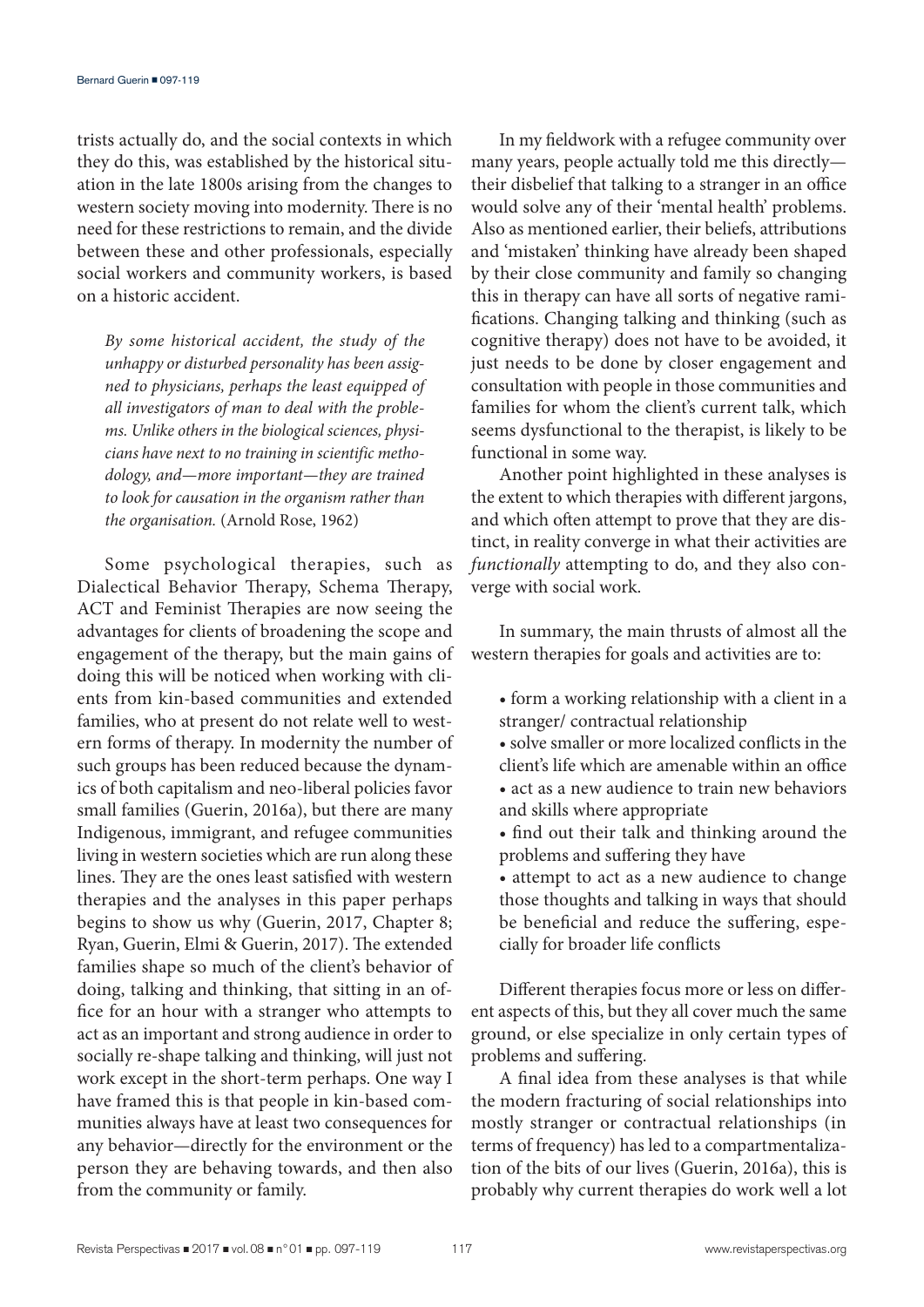of the time. For most people in modernity, being shaped by a stranger to do new behaviors is now a common occurrence (such as starting a new job; starting at university or school), so the therapist-asnew-audience is not completely unusual except for those living in kin-based communities or extended families (e.g., Guerin, & Guerin, 2008). But this also means that changes made within therapy can be lost just as easily, since there is less continuity between what people say and think about themselves and their life problems when moving between the many stranger-based audiences we now have in modern life (Guerin, 2017). This is probably also why there is a therapeutic emphasis on more general thought patterns (especially talking about 'self' and identity), stories, and narratives, since these can all hopefully guide the clients over the different audiences in their lives even when the therapist is no longer present to be their new audience.

In all, while none of these Tables prove a new version of therapy, it is hoped that the overall societal strategy of conducting western forms of therapy can now be viewed in a novel way, having stood back and looked at a bigger picture of what the goals of therapy are said to be, and the activities which were found. I envisage the convergence of all these therapeutic activities, including those from social work, to form a new approach for relieving suffering, including those forms we currently label as 'mental' (Guerin, 2017). This approach would be devoid of jargon and marketing differentiation, and focus on observing and changing the many complex and nuanced life contexts from which the suffering arises, rather than on trying to uniquely describe the activities which are engaged. After all, those therapist activities which lead to change must also be shaped by what works in the clients' worlds, so focusing on learning the clients' contexts, economic, social, historical, and cultural, is of double importance.

We might then see a new 'post-internal' form of relieving people's suffering, which does not differentiate between mental and non-mental health, and which uses common methods for changing the clients' external contexts whether this is for verbal or other behaviors (since verbal is social). This would not distinguish between psychologists, social workers, psychiatrists, and other professionals, but instead distinguish between those who might specialize in common problematic contexts of modern life, common forms of social relationship conflicts, common forms of conflict and suffering in Indigenous communities, or other specializations dictated by external concerns giving rise to clients' suffering, rather than theoretical metaphors about 'inner' turmoil.

# References

- Bentall R. P. (2003). *Madness explained: Psychosis and human nature*. London: Penguin.
- Bentall, R. P. (2006). Madness explained: Why we must reject the Kraepelinian paradigm and replace it with a 'complaint-orientated' approach to understanding mental illness. *Medical Hypotheses, 66*, 220–233.
- Bentley, A. F. (1935). *Behavior knowledge fact*. Bloomington, Indiana: Principia Press.
- Billig, M. (1997). Freud and Dora: Repressing an oppressed identity. *Theory, Culture and Society*, *14*, 29–55.
- Borch-Jacobsen, M. & Shamdasani, S. (2012). *The Freud files: An inquiry into the history of psychoanalysis*. New York: Cambridge University Press.
- Braedley, S., & Luxton, M. (2010). *Neoliberalism and everyday life*. Montreal, Canada: McGill-Queen's University Press.
- Corsini, R. J., & Wedding, D. (2010). *Current psychotherapies* (9th Ed). NY: Brooks/Cole.
- Davis, M. S., & Schmidt, C. J. (1977). The obnoxious and the nice. *Sociometry, 40*, 201-213.
- Freud, S. (1905/1977). *Fragment of an analysis of a case of hysteria ('Dora').* (Penguin Freud Library Volume 8) London: Penguin.
- Gerth, H., & Mills, C. W. (1954). *Character and social structure: The psychology of social institutions*. London: Routledge & Kegan Paul.
- Gouldner, A. W. (1954). *Patterns of industrial bureaucracy*. NY: The Free Press.
- Graeber, D. (2015). *The utopia of rules: On technology, stupidity, and the secret joys of bureaucracy*. London: Melville House.
- Guerin, B. (2005). Combating everyday racial discrimination without assuming racists or rac-